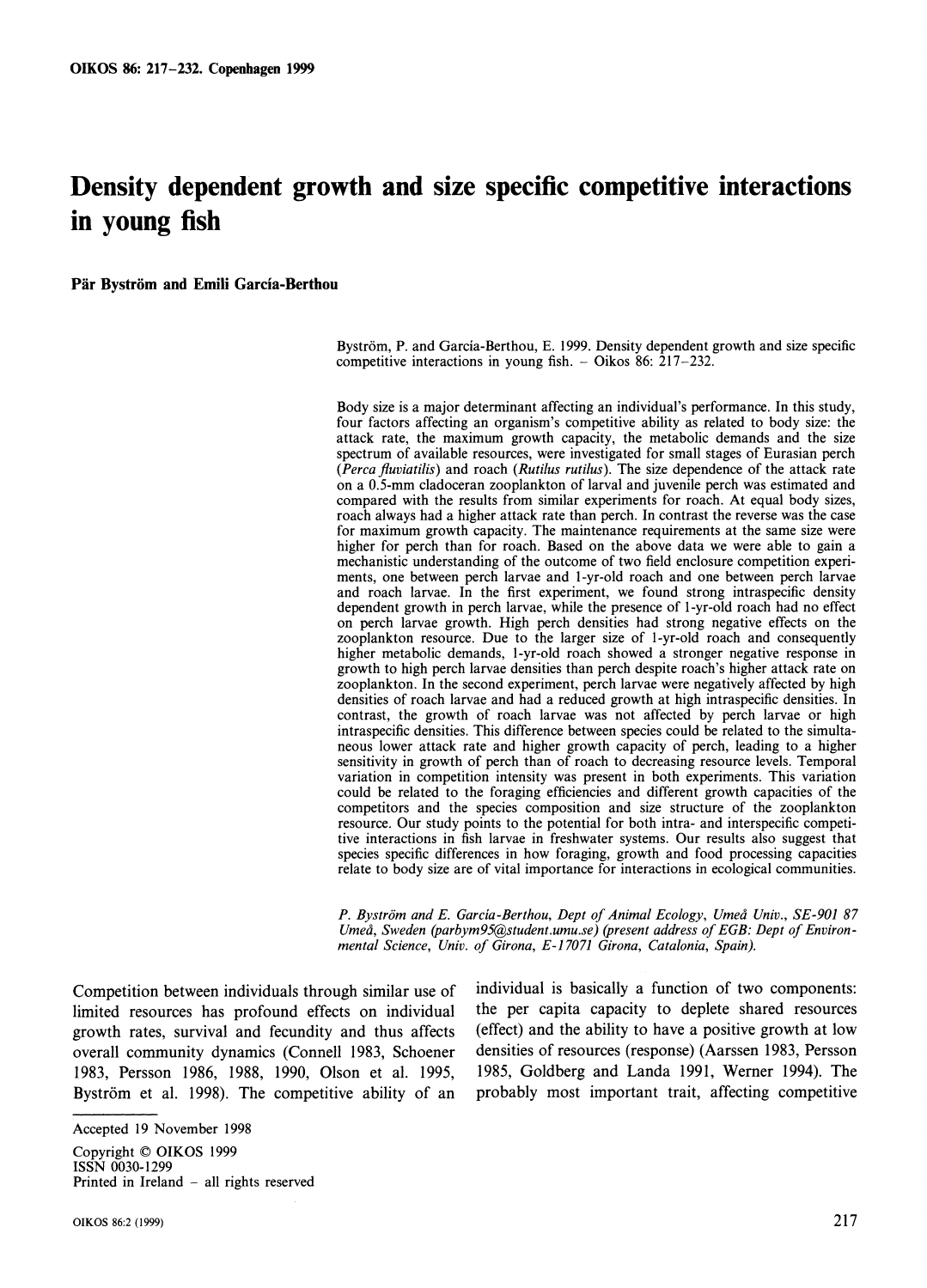interactions is body size (Persson 1985, Werner 1988, 1994, Gliwicz and Lampert 1990). In size-structured populations individual body size can vary up to five orders of magnitude, leading to complex competitive interactions both within and between size structured populations (Neill 1975, Werner and Gilliam 1984, Persson and Greenberg 1990a, Werner 1994). Both foraging efficiency and metabolic demands depend on body size and because species differ in ontogenetic development rates and growth trajectories, competition is often asymmetric between species and within size classes of species, and may also change with body size and time (Persson !987a, b, Wilbur 1988, Persson and Greenberg 1990a, Werner 1994).

In fish, the first year of life is the most dynamic phase, with rapid size development (increase in mass up to three orders of magnitude) and dramatic changes in morphology and foraging capacities (Miller et al. 1988, Noakes and Godin 1988, Werner 1988, Osse 1990). During early ontogeny most fish have a stage when they more or less exclusively feed on zooplankton (Post and Kitchell 1997). For some species, this stage is very transient, while for others it lasts for months to years and some species spend their entire life as zooplanktivores (Werner 1986, Persson 1988, Olson et al. 1995, Mittelbach and Persson 1998). In temperate waters, the majority of fish larvae hatch during spring. During this period, the potential for complex intra- and interspecific competitive interactions both with larger zooplanktivores and with other larval fish species for a shared zooplankton resource may be high. This potential for multifold competitive interactions during larval stages contrasts with the scarcity of studies on competitive interactions that have been directed towards these stages (but see Cushing 1983, Fortier and Harris 1989, Pope and DeVries 1994, Welker et al. 1994). This is a major weakness in current ecological research as it has been suggested that rather small changes in growth rates during the larval stage may have profound effects on subsequent survival (Houde 1987, Luecke et al. 1990). The otherwise well studied interaction between perch (Perca fluviatilis) and roach (Rutilus rutilus) is no exception to the rule of few experimental studies directed towards larval stages. However, a recent replicated whole-lake experiment suggested that the presence of  $\geq$  1-yr-old roach has no effect on the growth of larval perch (but on juvenile perch) (Bystrom et al. 1998).

In this study we explore, intra- and interspecific competitive interactions among larval perch, larval roach and 1-yr-old roach. We carried out two field enclosure experiments to answer the following questions: 1) Do perch larvae exhibit intraspecific density dependence in individual growth and survival over realistic density ranges? 2) Do perch larvae compete with roach of different size classes (larvae and 1-yr-old) for resources? 3) If so, how does the outcome of competition (in terms of growth and mortality responses) depend on the body size and foraging efficiencies of the competitors? To analyse the last question more rigorously we performed laboratory trials to estimate the size dependence of the attack rates of larval perch and compared these with similar experiments carried out for roach. These results were then used to calculate the competitor's energetic maintenance requirements and combined with competitor diets, available zooplankton resources and literature data on growth capacities, this enabled us to gain a mechanistic understanding of the outcome of our enclosure experiments.

# **System studied**

Perch and roach are found over most of Eurasia and are the numerically dominant fish species in many lakes (Svardson 1976, Johansson and Persson 1986). The perch-roach interaction is characterized by a mixture of competitive and predatory processes (Persson 1988, Persson et al. 1991). Perch larvae hatch in the littoral zone and shift soon after hatching to the pelagic zone where they feed predominantly on zooplankton (Guma'a 1978, Treasurer 1988, 1990, Wang and Eckmann 1994). They gradually develop into juveniles and at a size of approximately 20 mm they shift habitat and become more littoral, but continue to feed mainly on zooplankton (Craig 1978, Guma'a 1978, Coles 1981, Persson 1987c, Treasurer 1988, 1990, Byström et al. 1998). As perch grow, they potentially undergo two ontogenetic niche shifts, first from feeding on zooplankton to feeding on macroinvertebrates and second from feeding on macroinvertebrates to feeding on fish (Persson 1988). Roach undergo less dramatic shifts in diet during their ontogeny, from feeding on zooplankton as larvae and juveniles and zooplankton, macroinvertebrates, algae and plant material as adults and gradually exhibit a shift to become more pelagic in terms of habitat use (Persson 1983, 1988, Rheinberger et al. 1987).

# **Material and methods**

# **Field experiments**

We conducted two field enclosure experiments in order to examine intra- and interspecific competitive interactions between perch larvae and 1-yr-old roach and between perch larvae and roach larvae. The experiments were carried out in 1996 in a small unproductive lake (Lake Abborrtjarn 3), situated in central Sweden  $(64°29'N, 19°26'E)$ . Detailed information on the lake is given in Persson et al. (1996). Each of 32 enclosures was built as follows. An iron ring with a diameter of 1.6 m was attached to the interior of the wood frame  $(2 \times 2)$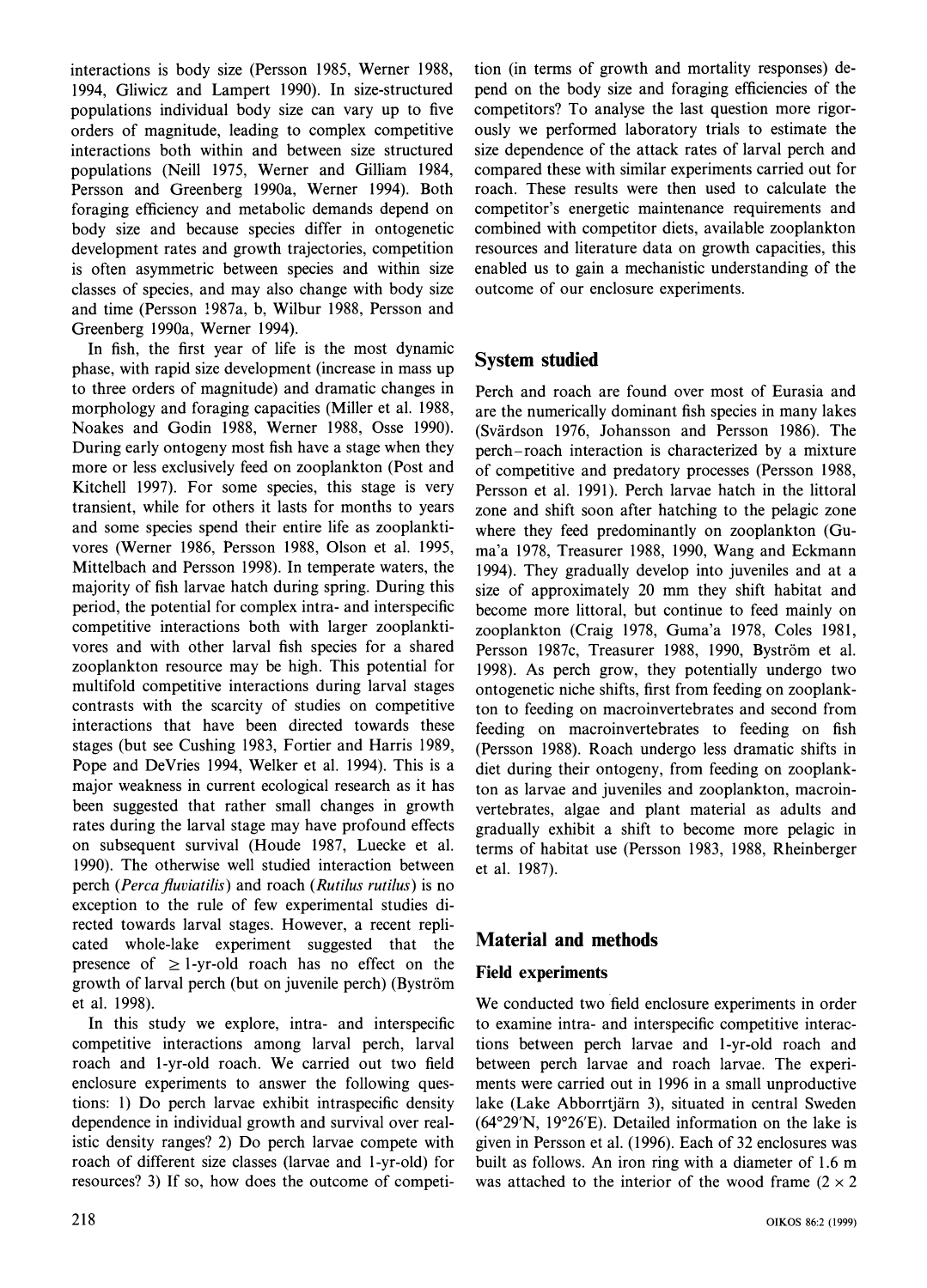m) with attached polystyrene floating devices. The ring held a plastic (polyethylene) transparent bag sealed at the bottom with a diameter of 1.6 m, a depth of 9 m and was anchored to the bottom with a weight. The total volume of the bag was  $18 \text{ m}^3$  and the water volume above the thermocline was never less than  $8 \text{ m}^3$ . Shortly after the break-up of the ice (10-12 May), the enclosures were placed in the lake and filled (16-19 May) with unfiltered lake water. The enclosures were placed in rows of four (0.5 m apart), the distance between rows was approximately 7 m and each row was oriented in an east-west direction. To ensure that a natural community of zooplankton developed in the enclosures before the start of the experiment, each enclosure was inoculated on 29 May with a filtered sample of zooplankton from the lake corresponding to a volume of 1000 I of lake water.

# *Experiment I*

This experiment was designed to examine density dependent growth of larval perch and the competitive interaction between perch larvae and 1-yr-old roach. We randomly assigned 16 enclosures to the eight treatment combinations of a factorial design with two factors: perch density (7, 15, 30 or 60 individuals per enclosure corresponding to 3.5, 7.5, 15 or 30 individuals/ $m<sup>2</sup>$ ) and roach presence/absence (presence with two 1-yr-old roach per enclosure, corresponding to 1 roach/ $m<sup>2</sup>$ ). Each treatment was replicated twice. The chosen densities of perch larvae were within the range found in different lakes (Coles 1981, Treasurer 1988, Byström et al. 1998). The chosen density of 1-yr-old roach corresponds to densities in lakes of similar productivity as the experimental lake (M. Appelberg unpubl.).

# *Experiment* 11

This experiment was designed to reveal differences in the response of perch and roach larvae to intraspecific and interspecific competition (Underwood 1986, Morin and Johansson 1988). We used a design with four treatments: 20 perch  $(10/m^2)$  only; 20 roach only; 10 perch  $(5/m^2) + 10$  roach  $(5/m^2)$  and 20 perch + 20 roach. All treatments were replicated four times and we randomly assigned the four enclosures in one row to the four treatments.

Egg strands of perch were collected from two lakes in the vicinity of Umeå and perch larvae were hatched between 2-3 June in laboratory tanks. Perch larvae were fed with a mixture of zooplankton from a nearby pond in Umeå until transfer to the enclosures. Newly hatched roach larvae were caught with a scoop net along the shore line in a lake close to Umeå on 9 June. 1-yr-old roach were collected in late May by electrofishing in a lake close to Umeå and kept in a large outdoor holding pond. Perch larvae  $(6.4 \pm 0.06)$  mm,  $0.84 \pm 0.03$  mg, mean  $\pm 1$  SE,  $n = 20$ ) and 1-yrold roach  $(28.4 \pm 0.30 \text{ mm}, 0.15 \pm 0.01 \text{ g}, n = 44)$ were introduced to the enclosures on 5 June and roach larvae  $(6.0 \pm 0.04 \text{ mm}, 0.67 \pm 0.02 \text{ mg}, n = 20)$ were introduced on 10 June. With respect to hatching patterns, this procedure simulates the natural conditions in lakes in the experimental region, where perch hatch during the first week of June and roach appear free-swimming approximately one week later (P. Byström unpubl.). Fish in the two experiments were sampled on 23 June and 14 July with a large dipnet (diameter 1.6 m). The first haul always caught approximately 75% of the recovered fish and the hauling was ended when two subsequent hauls had resulted in no captures. The fish sampled on 23 June were all withdrawn from the enclosures and preserved (see below). On 24 June new similarly sized fish were introduced into the enclosures at the same densities as at the start of the experiment. Perch larvae  $(13.8 \pm$ 1.3 mm,  $17.1 + 5.2$  mg,  $n = 51$ ) from the first introduction were cultivated in tanks and additional individuals were caught with a scoop-net in a pond close to Umeå. New roach larvae  $(9.9 \pm 1.0 \text{ mm})$ ,  $3.6 \pm 1.9$  mg,  $n = 49$ ) were caught with a scoop-net from the same lake as in the first sampling occasion. Finally, 1-yr-old roach  $(30.8 \pm 0.46 \text{ mm}, 0.20 \pm 0.01)$ g,  $n = 37$ ) were taken from the large outdoor holding pond.

Sampled fish were preserved in Lugol's solution and in the laboratory measured to the nearest 0.1 mm (total length) and, after being blotted dry, weighed to the nearest 0.1 mg (wet weight). Stomach contents (whole gut for roach) were identified to suborder, family or genus. If possible, 10 prey of each category were measured. Lengths of prey were transformed to dry weights by using weight-length relationships (Dumont et al. 1975, Bottrell et al. 1976 for zooplankton and Persson and Greenberg 1990b for macroinvertebrates). The stomach contents of 15 (all if fewer) perch and all I-yr-old roach were analysed from the density dependence experiment. From the experiment with perch and roach larvae, the stomach content of 10 individuals (all if fewer) of each species were analysed.

Zooplankton were sampled with a  $100$ - $\mu$ m-mesh net (diameter 250 mm) drawn at a speed of 0.5 m/s on three occasions (4 June, 23 June and 13 July). Zooplankton were sampled from the thermocline to the surface and preserved in Lugol's solution. In the laboratory, animals were counted and classified to suborder, family or genus and the body lengths of 15 individuals (all if fewer) of each category from each sample were measured. Lengths were transformed to biomass using regressions relating length to dry weight (Dumont et al. 1975, Bottrell et al. 1976). The water temperature in the enclosures during the experimental period increased from 14°C at the start of the experiments to  $17.5^{\circ}$ C at the end of the experiment.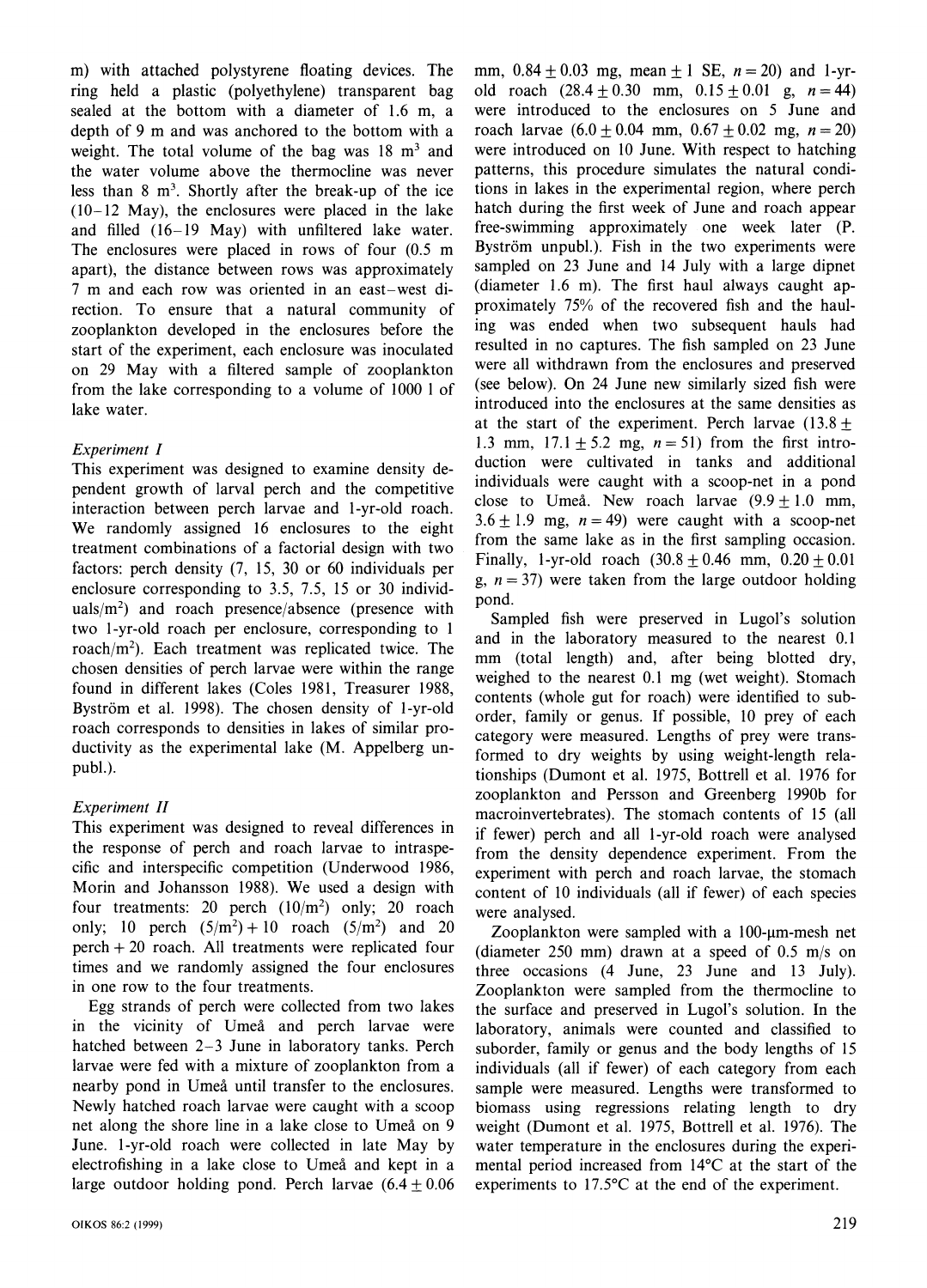#### **Laboratory foraging experiments**

Perch used in the experimental trials were hatched from egg strands collected from lakes close to Umeå, central Sweden. The smaller size classes used (14, 19, and 25 mm, weight range  $0.016-0.15$  g) were raised in two large tanks (600 1) and were fed a natural zooplankton mixture collected from a nearby pond in Umeå. Larger size classes (30, 35, 40 and 45 mm, weight range 0.30- 0.87 g) were cultured in large outdoor holding ponds and caught with a large scoop-net. The largest size class of perch (75 mm, 3.3 g) was elecrofished in Lake Abborrtjarn 3 (see Field experiments above). After capture, the larger size classes of perch were held for three days in the same holding tanks and fed with the same natural zooplankton mixture as the smaller size classes before experiments started. Approximately 16 h before the experiments started, perch were transferred to 20-1 holding aquaria without food in order to acclimatize the animals and standardize hunger levels between experiments. The temperature in holding and experimental aquaria was 19°C and a 20-W fluorescent tube was placed 15 cm above the water surface. The bottom colour of each aquarium was black and the back and side-walls were pale green. Feeding experiments were carried out with one size class of Bosmina  $(0.53 \pm 0.03 \text{ mm}, \text{mean } \pm 1 \text{ SE})$  at five densities (1, 2, 4, 8, and 16 ind./l). For all size classes of perch, each feeding trial lasted between 6 and 60 s. The desired Bosmina density was established in the experimental aquarium (20 1) and one perch (size classes 14-45 mm) was then gently introduced into the aquarium. Perch almost immediately started to feed (normally between 5 and 20 s) and perch that did not start feeding after 45 s were discarded from further analyses. For the largest size class (75 mm), the experimental procedure was changed, as these perch were more sensitive to disturbance. Two perch (focal perch and companion) were introduced into the aquarium 1 h before experiments started. The reason for having two perch in the aquarium was that perch became less stressed and also started to feed faster in the presence of a conspecific. The desired *Bosmina* density was gently introduced from above into the aquarium. Focal perch that did not start feeding within 45 s were discarded from further analyses.

After that perch had consumed one prey, the capture rate was estimated by visually recording the time to consume 5 (14-mm perch) or 7 Bosmina (all other size classes). If less than 5 or 7 prey were consumed during a 60-s trial, the number consumed during that time period was used. Trials where fish were not displaying pelagic feeding behaviour (e.g. feeding in the corners of the aquarium) were discarded. Each density-size combination was replicated five times and no fish were used more than once. A type I1 Holling's functional response equation was fitted to the relationship between capture rate and zooplankton density using nonlinear regression techniques (see Persson 1986, 1987a). The following equation were fitted to the data on attack rates of differently sized perch (additional data for perch were obtained from Persson and Greenberg 1990c) and roach (J. Hjelm unpubl.):

$$
a(w) = A \left[ \frac{w}{w_0} \exp\left(1 - \frac{w}{w_0}\right) \right]^\alpha \tag{1}
$$

where  $a(w)$  is the attack rate at weight w, *A* is the maximum attack rate,  $w_0$  is the body weight at maximum attack rate and  $\alpha$  is the rate of initial increase in attack rate with body size (see Persson et al. 1998). The general shape of eq. (1) is hump shaped with maximum at  $w_0$ . As the experiments focused on small stages, we restrict our presentation of data to fish weights below 3.5 g. The maintenance requirements of differently sized fish in terms of resource density were calculated by setting energy gain (capture rate  $\times$  prey weight  $\times$  assimilation efficiency) minus metabolic requirements equal to zero, assuming  $12 \text{ h/d}$  spent foraging. Capture rate was described by a type I1 functional response function, where attack rate was taken from eq. (1) and handling time was taken from Lessmark (1983). Metabolic data (at 19°C) were for perch obtained from Claesson et al. (unpubl.) and for roach obtained from Persson et al. (1998).

Data on maximum specific growth rates  $(G_w)$  of roach were derived from Keckeis and Schiemer (1992). We were only able to find two values for the maximum specific growth rate in perch at weights below 1 g: at 1.8 mg (Wang and Eckmann 1994) and at 1 g (Lessmark 1983). We therefore included complementary field data from our experimental lakes on larval perch growth in the size interval between those two data points (Bystrom et al. 1998). The lake growth data should be regarded as conservative and is probably an underestimate of the growth capacity of perch larvae. Total metabolic mass (a measure of total energy requirements) in one enclosure in the middle of each experimental period of perch and 1-yr-old roach was calculated as  $n \times W^{0.77}$  where *n* is the number of fish at the start of the experimental period, *W* equals mean weight over the experimental period and 0.77 is the metabolic exponent, see Persson et al. (1998).

#### **Statistical analyses**

All analyses were performed on enclosure means. Most data were analysed with repeated-measures analysis of variance (ANOVA) and regression analysis. The sphericity assumption of univariate repeated-measures designs similar to homoscedasticity, was satisfied (Bartlett and Mauchly tests,  $P > 0.05$ ) when it was possible to test it. In some cases in the competition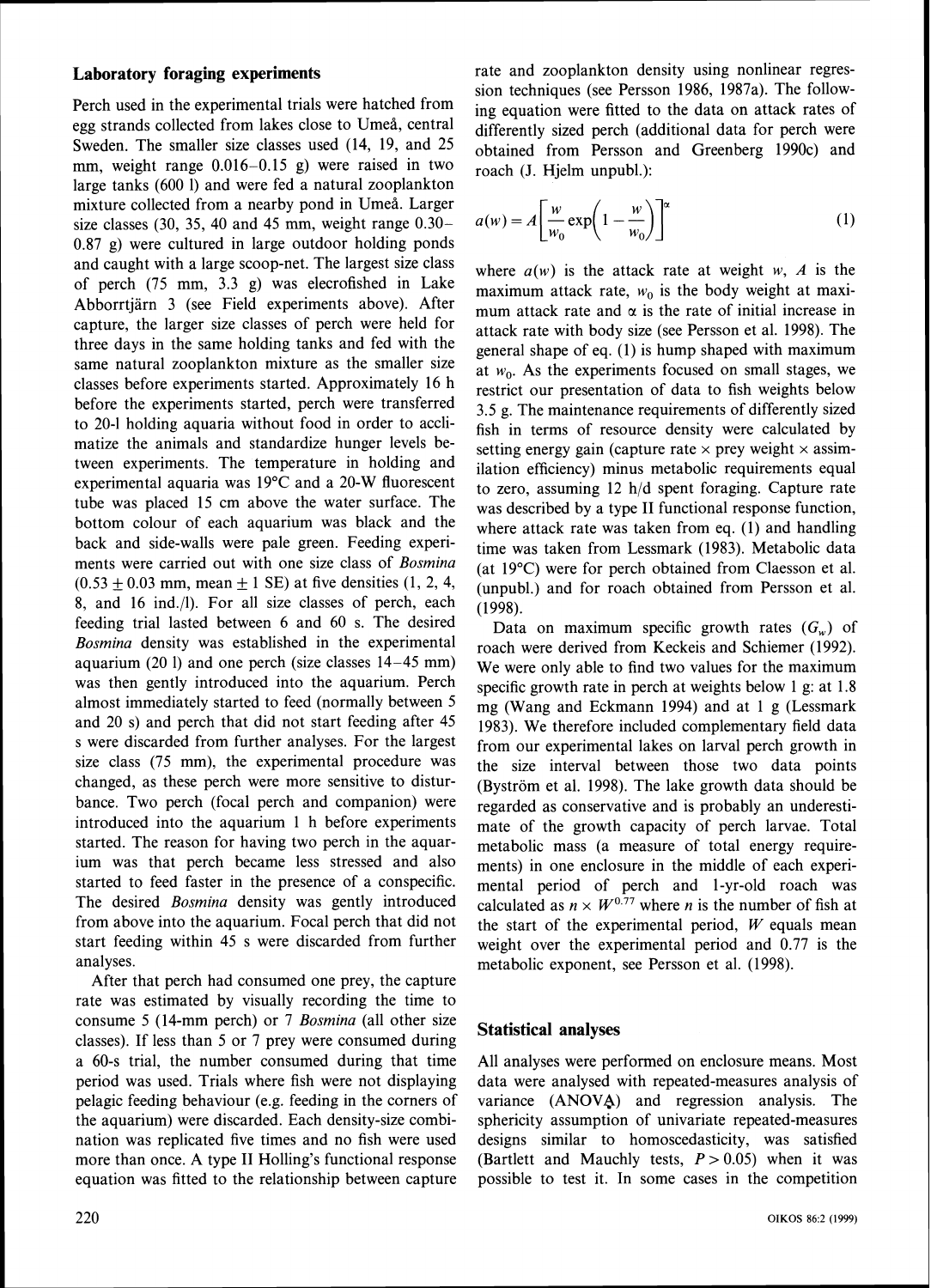experiment between perch and roach larvae, we also used standard ANOVAs. Weights were log-transformed and proportions were arcsine square root transformed because homoscedasticity and linearity were clearly improved. All factors of linear models were considered as fixed effects (i.e. model I). The survival analysis of 1-yr-old roach was, due to the bounded distribution of the response variable, analysed with a generalized linear model, using binomial errors with the total number of surviving roach as the binomial denominator. To compensate for overdispersion (McCullagh and Nelder 1989), we implemented the method of Williams (1982) before the analysis.

# **Results**

# **Experiment I. Density dependence and competition with 1-yr-old roach**

#### *Zooplankton resources*

The total zooplankton biomass and the biomasses of the most abundant zooplankton taxa decreased as a function of perch density and time (Fig. 1, Table I). Total zooplankton biomass tended to decrease in the presence of roach but no species or categories apart from copepod nauplii (a decrease with roach presence) showed any significant effect (Table 1). We therefore pooled data from roach present/absent treatments in Fig. 1 and partly in Fig. 2. On 23 June, there was no effect of perch density on total zooplankton resources (linear regression,  $r^2 = 0.069$ ,  $F_{1,14} = 1.04$ ,  $P = 0.32$ ). However, on 23 June, *Holopedium* was not included in the diet of perch because perch were still gape-limited at that time (see Results: diet and Discussion). When *Holopedium* was excluded from the analysis, a negative effect of increasing perch density on available zooplankton was present (linear regression,  $r^2 = 0.32$ ,  $F_{1,14} = 6.54$ ,  $P = 0.023$ ). Cyclopoid copepods were the only abundant prey category that decreased over time at all perch densities. *Holopedium* increased with time at low perch densities but was almost absent in high perch densities (Table 1, time  $\times$  perch density interaction). Among the less abundant zooplankton categories, *Ceriodaphnia* decreased with increasing perch density and *Daphnia* decreased with time in all densities whereas copepod nauplii increased with time in all treatments (Table 1, biomasses too low to be visible in Fig. 1).

#### *Diets*

In June, perch larvae at all densities fed mainly on cyclopoid copepods, copepod nauplii and *Bosmina.* The diet of 1-yr-old roach in all treatments consisted mainly of *Bosmina* and *Daphnia* in spite of *Daphnia* being very rare in our enclosures (Fig. 2). Although present in the enclosures in June, *Holopedium* was not eaten by perch larvae nor I-yr-old roach (Fig. 2). Although cyclopoid copepods were the most abundant zooplankton, they were rarely included in the diet of 1-yr-old roach in June (Fig. 2). In July, the diet of perch larvae at low perch densities changed to become dominated by *Holopedium,* whereas the diet of perch larvae at high perch densities was dominated by *Bosmina* (Fig. 2, Table 1). There was also an increase of *Daphnia* and a decrease of nauplii in the diet of perch (Fig. 2, Table I). In July, cyclopoid copepods were very rare in the enclosures, but were still included in the diet of perch (Fig. 2). The diet of 1-yr-old roach in July consisted mainly of *Holopedium* at low perch densities and of chironomids at high perch densities (Fig. 2, Table 1).

#### *Growth*

The growth of perch larvae was strongly intraspecific density-dependent, especially in July (Fig. 3a, b), while the presence of 1-yr-old roach did not affect perch growth (repeated-measures ANOVA: roach presence  $F_{1,8} = 0.96$ ,  $P = 0.35$ , roach  $\times$  perch density;  $F_{3,8} = 0.34$ ,  $P = 0.79$ , time × roach  $F_{1,8} = 0.00$ ,  $P = 0.96$ , Fig. 3a, b).



Fig. 1. Zooplankton biomasses (mean  $+1$  SE, for total biomass) at different densities of perch larvae on **4** June (start of the experiment), 23 June and 13 July. Roach absence and presence treatments have been collapsed to one figure.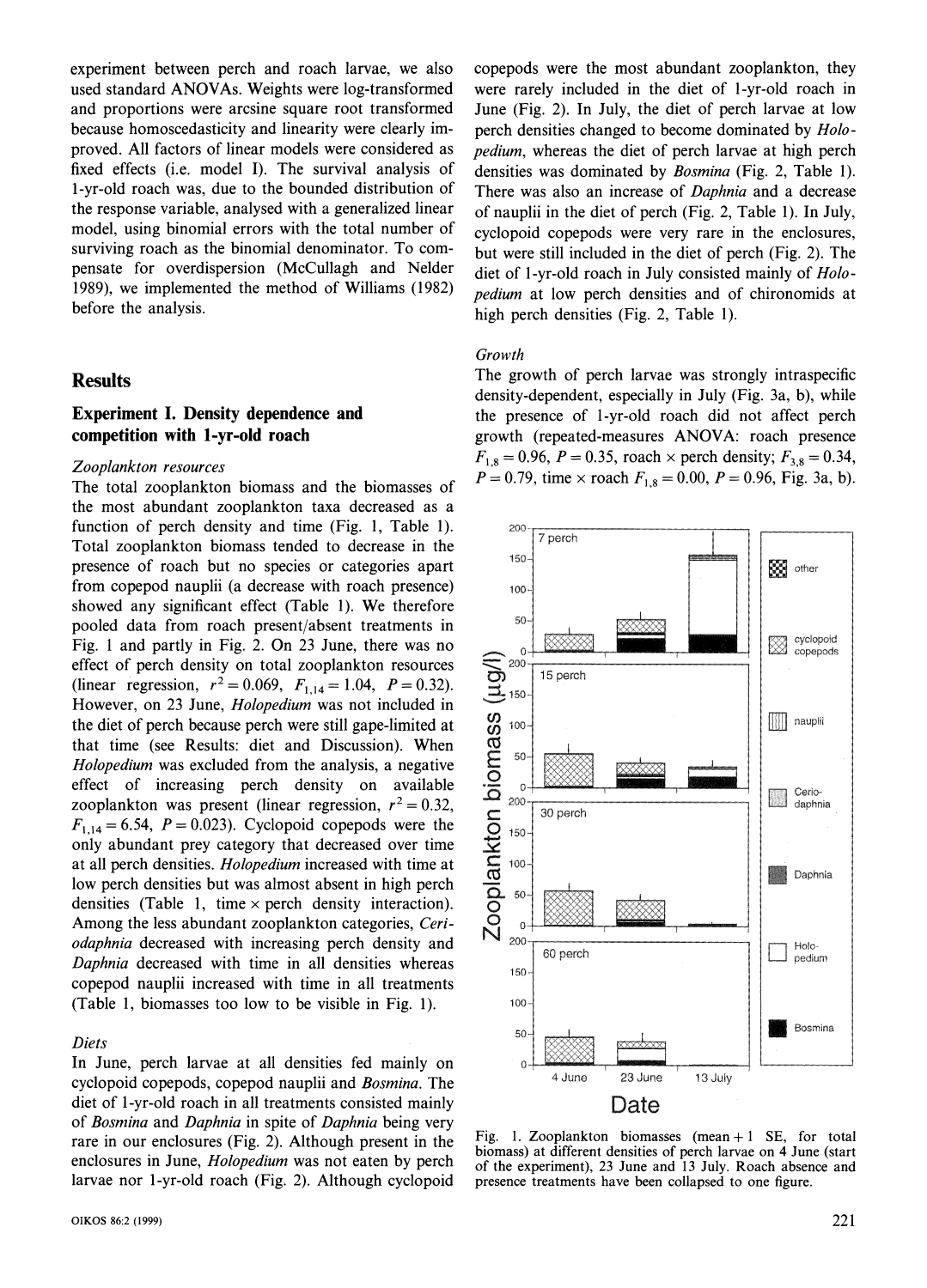Table 1. Repeated-measures ANOVAs (F-values) of 1) the effects of perch larvae density. I-yr-old roach presence and time on the zooplankton community (total biomass of zooplankton and biomass by zooplankton group, log-transformed), 2) the effects of perch larvae density, 1-yr-old roach presence and time on the diet of perch (mean proportion of biomass of food categories, arcsine square root transformed) and 3) the cffects of perch density and time on the diet of I-yr-old roach (mean proportion of biomass of food Table 1. Repeated-measures ANOVAs (*F*-values) of 1) the effects of perch larvae density, 1-yr-old roach presence and time on the zooplankton community (total biomass of zooplankton and biomass by zooplankton group, log-t diet of I-yr-old roach.

| Source of variation                        | df   | Total biomass            | Bosmina   | Holopedium | Daphnia  | Ceriodaphnia | Copepod<br>nauplii | Cyclopoid<br>copepods | Other    | Chironomidae                   |
|--------------------------------------------|------|--------------------------|-----------|------------|----------|--------------|--------------------|-----------------------|----------|--------------------------------|
| Zooplankton                                |      |                          |           |            |          |              |                    |                       |          |                                |
| perch density                              | 3,8  | $15.5***$                | $10.7***$ | $11.6***$  | 0.27     | 4.93*        | $14.3***$          | 0.94                  | 0.82     | $\qquad \qquad \longleftarrow$ |
| roach                                      | 1,8  | $4.50+$                  | 0.75      | 1.15       | 1.44     | 0.73         | $6.51*$            | 0.47                  | 0.13     | $\sim$                         |
| perch density $\times$ roach               | 3,8  | 1.66                     | 0.82      | 1.87       | 0.38     | 0.50         | 0.60               | 1.40                  | $3.92 +$ | $\overline{\phantom{m}}$       |
| time                                       | 2,16 | $30.4***$                | $30.3***$ | $18.7***$  | 13.8***  | 2.37         | $14.6***$          | 88.0***               | 18.8***  | $\sim$                         |
| time $\times$ perch density                | 6,16 | $21.3***$                | $3.98*$   | $11.4***$  | 2.11     | 1.43         | $3.40*$            | 1.26                  | 0.82     | $\sim$                         |
| time $\times$ roach                        | 2,16 | 0.32                     | 1.46      | 0.22       | 2.52     | 0.53         | 0.25               | 0.06                  | 0.13     | $\overline{\phantom{a}}$       |
| time $\times$ perch density $\times$ roach | 6,16 | 0.63                     | 0.68      | 1.04       | 1.63     | 0.24         | 0.38               | 0.70                  | $3.92*$  | $\sim$                         |
| Perch diet                                 |      |                          |           |            |          |              |                    |                       |          |                                |
| perch density                              | 3,8  |                          | 1.33      | $19.6***$  | 1.63     | 0.55         | 1.61               | 0.19                  | 0.26     | 0.51                           |
| roach                                      | 1,8  | $\overline{\phantom{a}}$ | 1.73      | 0.08       | 0.08     | 0.81         | 1.04               | 0.07                  | 0.71     | 0.77                           |
| perch density $\times$ roach               | 3,8  |                          | 0.51      | 0.07       | 1.38     | 0.12         | 2.04               | 0.72                  | 1.34     | 1.65                           |
| time                                       | 1,8  | $\overline{\phantom{a}}$ | 2.68      | $120.9***$ | $19.8**$ | $4.86+$      | $6.65*$            | $97.2***$             | 0.10     | $4.19+$                        |
| time $\times$ perch density                | 3,8  | $\overline{\phantom{m}}$ | $7.50**$  | $19.6***$  | 0.37     | 0.88         | 1.42               | $6.88*$               | 0.45     | 0.51                           |
| time $\times$ roach                        | 1,8  | $\sim$                   | 0.09      | 0.08       | 2.42     | 0.10         | 0.00               | 0.16                  | 0.83     | 0.77                           |
| time $\times$ perch density $\times$ roach | 3,8  |                          | 0.64      | 0.07       | 2.25     | 0.53         | 0.19               | 0.76                  | 0.80     | 1.65                           |
| Roach diet                                 |      |                          |           |            |          |              |                    |                       |          |                                |
| perch density                              | 3,2  | -                        | 0.93      | 1.05       | 0.81     |              |                    | 0.43                  | 0.44     | $43.9*$                        |
| time                                       | 1,2  | $\sim$                   | 1.75      | 2.52       | 2.41     | n.f.         | n.f.               | 0.26                  | 0.33     | $364.5***$                     |
| time $\times$ perch density                | 3,2  | ---                      | 0.47      | 1.05       | 0.31     |              |                    | 0.17                  | 0.44     | $43.9*$                        |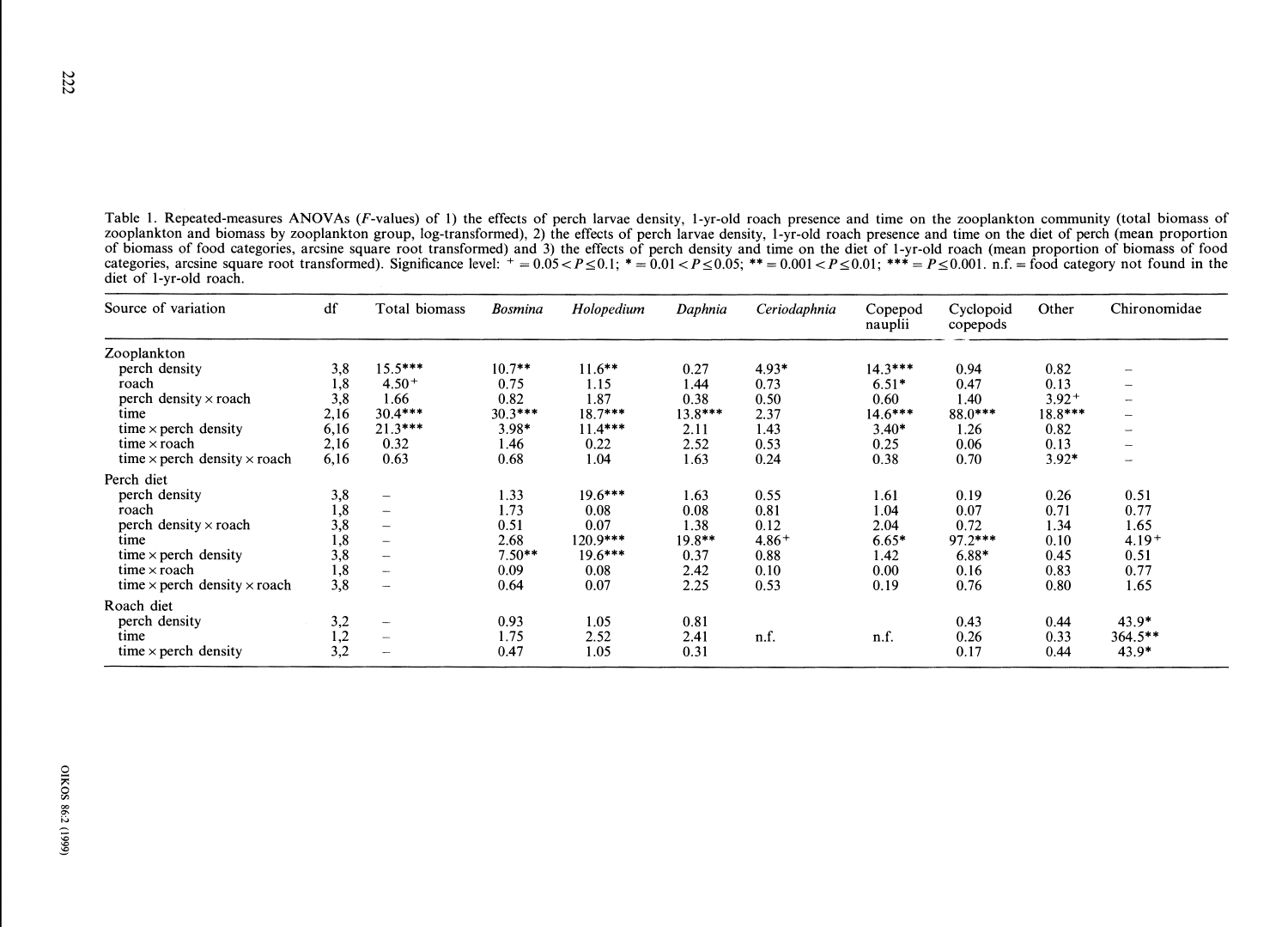The growth of 1-yr-old roach was negatively affected by Survival perch density in July but not in June (Fig. 3c, d). At the lowest perch density (7 individuals), roach had similar growth in June and July whereas roach had a lower growth in July than in June at the higher perch densities (Fig. 3c, d). At the highest perch density, roach had almost no growth in July. In contrast, perch increased more than twofold in weight even at the highest perch density (Fig. 3b, d). The growth rate of roach was thus lower during the second time period, which is the opposite pattern to that found for perch. Two replicates, one with 30 perch and one with 60 perch had no surviving roach in July at the end of the experiment. However, perch still had a positive growth in the enclosures with high perch density where roach had survived (Fig. 3b, the lowest data points for the 30- and 60-perch density treatments).

The survival of larval perch was high (range: 83- 100% in June and 63-92% in July) and neither perch density nor 1-yr-old roach presence had any effect on the survival of perch (repeated-measures **ANOVA:**  perch density;  $F_{3.8} = 1.67$ ,  $P = 0.25$ , roach presence;  $F_{1,8} = 1.06$ ,  $P = 0.33$ ). There was no effect of perch density on 1-yr-old roach survival in June (range; 75- 100%) (Generalized linear model,  $\chi^2 = 0.004$ , df = 1,  $P = 0.95$ ). In July 1-yr-old roach survival tended to be negatively affected by increasing perch density (100, 75, 50 and 25% for the 7, 15, 30 and 60 perch densities, respectively) (Generalized linear model,  $\chi^2 = 3.09$ , df = 1, P = 0.079). There was, however, at the latter sampling date a high between replicate variation.



Fig. 2. Diet (mean proportion of biomass) of perch larvae and I-yr-old roach and relative zooplankton biomasses in the enclosures on 23 June and 14 July. The two top panels are relative zooplankton biomasses and the diets of larval perch both collapsed for absence/presence treatments of roach. The two bottom panels are the treatments only.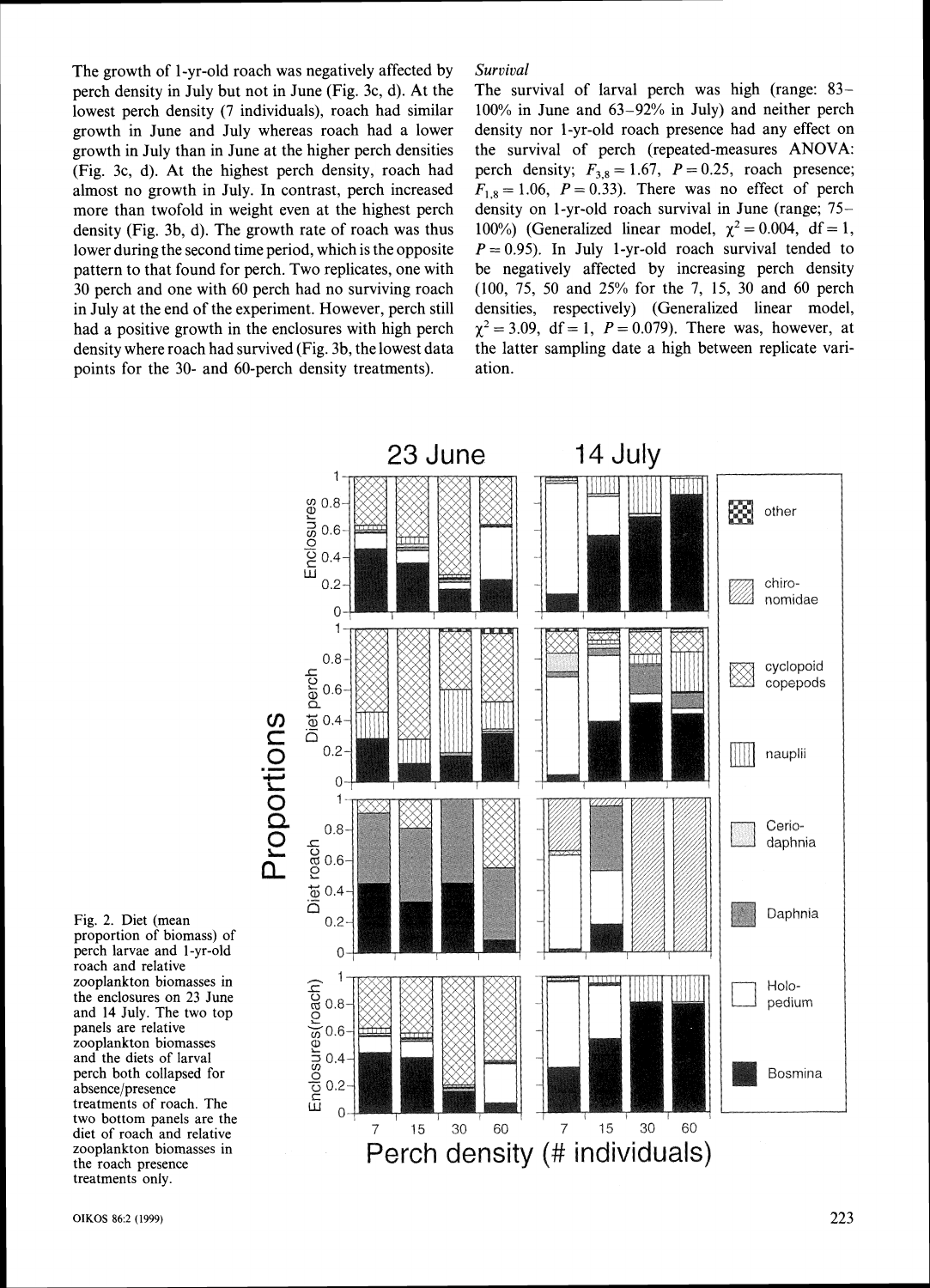

Fig. **3.** Mean weight of perch larvae on (a) 23 June and (b) 14 July as a function of perch density in the different treatments (filled squares: roach presence, open circles:<br>roach absence) and mean weight of 1-yr-old roach in the different perch densities on (c) 23 June and (d) 14 July. Regression analysis (weight, log-transformed): a) perch larvae, June  $(r^2 = 0.35, F_{1,14} = 7.59,$  $P = 0.016$ , b) perch larvae July  $(r^2 = 0.69)$ ,  $F_{1,14} = 31.7, P = 0.0001,$ <br>c) 1-yr-old roach, June c) 1-yr-old roach, June<br> $(r^2 = 0.12 \quad F_{\text{max}} = 0.81)$  $=0.12, F_{1,6}=0.81,$  $P = 0.40$ ) and d) 1-yr-old roach, July ( $r^2 = 0.68$ ,  $F_{1,4} = 8.31, P = 0.045.$ Dashed lines show initial weights (at the introduction to the enclosures).

# **Experiment 11. Competition between perch and roach larvae**

### *Zooplankton resources*

Total zooplankton biomass and the biomasses of the dominant zooplankton groups *(Holopedium* and *Bosmina)* decreased strongly over time at high perch and high perch/roach densities (Fig. 4, Table 2). In contrast, total zooplankton biomass, *Holopedium* and *Bosmina* biomasses increased over time at high roach and low perch/roach densities. Cyclopoid copepods were the only dominant prey that decreased over time in all perch treatments but were still abundant in the treatment with only roach (Fig. *4).* Among the less abundant zooplankton categories, *Ceriodaphnia* were negatively affected in all treatments with perch, *Daphnia* decreased with time, whereas copepod nauplii increased with time in all four treatments (Table 2, biomasses too low to be visible in Fig. *4).* Overall, roach larvae had a lower effect on the abundance of zooplankton than perch larvae. Although large effects on biomasses were present, the relative composition of the zooplankton was similar among treatments with the exception that cyclopoid copepods were relatively more abundant in the roach only treatment (Fig. *5).* 

#### *Diets*

There were no treatment effects on the diet of perch larvae except that *Ceriodaphnia* were eaten less in the low perch/roach treatment (Table 2, Bonferroni post

hoc test,  $P < 0.05$ ). In June, the diet of perch larvae in all treatments consisted mainly of cyclopoid copepods, with *Bosmina* as the second most important prey item (Fig. *5).* At the same time, the diet of roach larvae in all treatments consisted mainly of *Bosmina* and copepod nauplii. Although present in the enclosures, *Holopedium*  was only occasionally found in the diets of perch and roach larvae in June. In July, the diet of perch larvae changed to be dominated by *Holopedium, Bosmina* and cyclopoid copepods (Fig. *5,* Table 2). Cyclopoid copepods were very rare in our enclosures in July, but still important in the diet of perch. The diet of roach larvae was mainly composed of *Holopedium*, *Bosmina* and copepod nauplii in July (Fig. *5).* In July roach consumed less *Holopedium* in the high perch/roach density treatment than in the other treatments (Fig. *5,* Table 2, Bonferroni post-hoc test, P <*0.05).* With respect to taxonomic composition, diet overlap between perch and roach larvae was low in June but high in July (Fig. 5). However, with respect to prey size diet overlap was low concerning *Holopedium,* which was the largest dominant prey taxa in our enclosures in July. Perch larvae consumed most of the available size range of *Holopedium,* whereas roach larvae only consumed the smallest *Holopedium* (Fig. 6).

#### *Gvo~vtlz*

Over the whole larval period the growth of perch was much higher than that of roach (Fig. 7). The growth of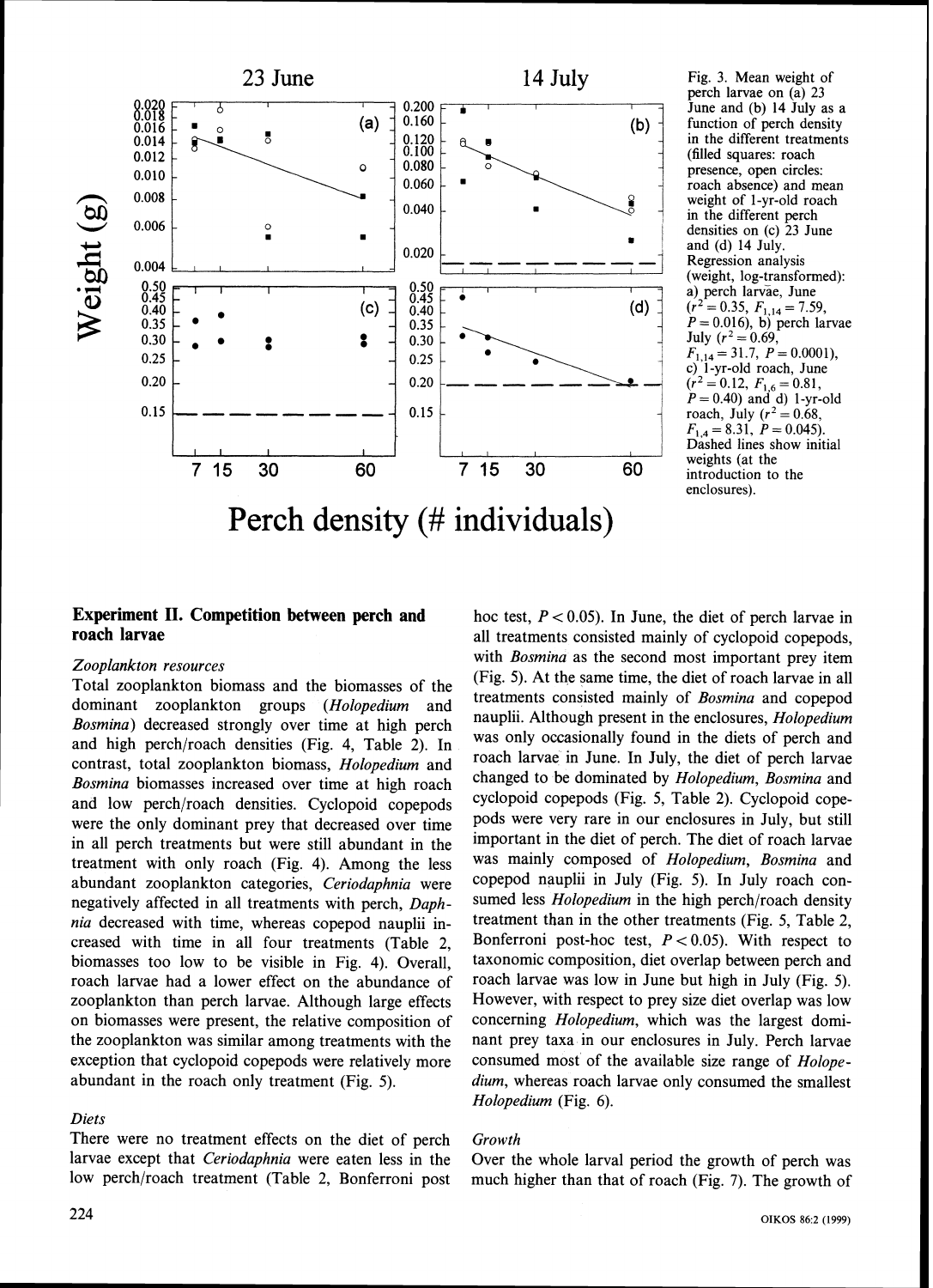perch larvae varied among treatments (Fig. 7, repeatedmeasures ANOVA: treatment,  $F_{2,9} = 6.69$ ,  $P = 0.017$ ; time x treatment,  $F_{2,9} = 1.50$ ,  $P = 0.27$ ). In June, the growth of larval perch was lower at the high perch/ roach density than at high perch and low perch/roach density where growth was similar (Fig. 7, one-way ANOVA:  $F_{2,9} = 6.4$ ,  $P = 0.019$ ). In July, there was a tendency for the growth of perch to be negatively affected by high intraspecific density, whereas roach had no effect on perch growth (Fig. 8, one-way ANOVA:  $F_{2,9} = 3.29$ ,  $P = 0.085$ ). By contrasting the low perch/roach versus the high perch and high perch/ roach treatments this tendency became significant  $(t =$ 2.60, df = 10,  $P = 0.026$ ). The growth of roach larvae was similar in all treatments (Fig. 7, repeated-measures ANOVA: treatment,  $F_{2,9} = 1.0$ ,  $P = 0.39$ ; time x treatment,  $F_{2,9} = 0.63$ ,  $P = 0.54$ ).

#### *Suruival*

The overall survival was higher for perch  $(87 + 2\%,$ mean  $\pm$  1 SE, range: 60-100%, average over both experimental periods) than for roach  $(74 \pm 3.5\%$ , range: 30- 100%) (repeated-measures ANOVA: species,  $F_{1,22} = 7.58$ ,  $P = 0.012$ ; time  $\times$  species,  $F_{1,22} = 0.06$ ,  $P =$ 0.81; time,  $F_{1,22} = 0.62$ ,  $P = 0.44$ ). There were no effect of treatment or time on the survival of neither perch larvae (repeated-measures ANOVA: treatment,  $F_{2,9}$  = 1.98,  $P = 0.19$ ; time x treatment,  $F_{2.9} = 2.44$ ,  $P = 0.14$ ; time,  $F_{1,9} = 0.107$ ,  $P = 0.33$ ) nor roach larvae (repeatedmeasures ANOVA: treatment,  $F_{2,9} = 0.36$ ,  $P = 0.71$ ; time x treatment,  $F_{2,9} = 0.68$ ,  $P = 0.53$ ; time,  $F_{1,9} =$  $0.10, P = 0.76$ .

# **Size dependent attack rate, maintenance requirements and maximum growth**

The attack rate of perch on *Bosmina* increased with size (Table 3) to reach maximum at a weight of 1.55 g (length of 56 mm) (Fig. 8a). The difference between perch and roach in attack rate on *Bosmina* increased with size, with perch having a lower attack rate than roach for most sizes investigated (Fig. 8a). For a given size, the critical resource level was always higher for perch than for roach (Fig. 8b). Perch had a lower critical resource level than 1-yr-old roach but a higher critical resource level than larval roach at the end (14 July) of our experiments (Fig. 8b). In experiment I, the resource levels at high perch densities decreased to levels similar to the critical levels for both perch and 1-yr-old roach (Fig. 8b). With respect to growth capacity the pattern was reversed, with perch having a higher growth capacity than roach at a given size (Fig. 8c). Although perch were numerically dominant over l-yrold roach in experiment I, the calculated total metabolic demands on 14 June were higher for roach at low perch densities but not at higher perch densities. In the second part of the experiment perch had a higher calculated total metabolic demand than roach at all perch densities (Fig. 8d).

# **Discussion**

# **Competition and density dependent mortality in young stages**

Our results from the experiments demonstrated both



Fig. 4. Zooplankton biomasses (mean  $+1$  SE, for total biomass) in the different treatments (20 perch larvae, 20 roach larvae,  $10$  perch  $+10$ roach larvae and 20 perch +20 roach larvae) on 4 June (start of the experiment), 23 June and 14 July.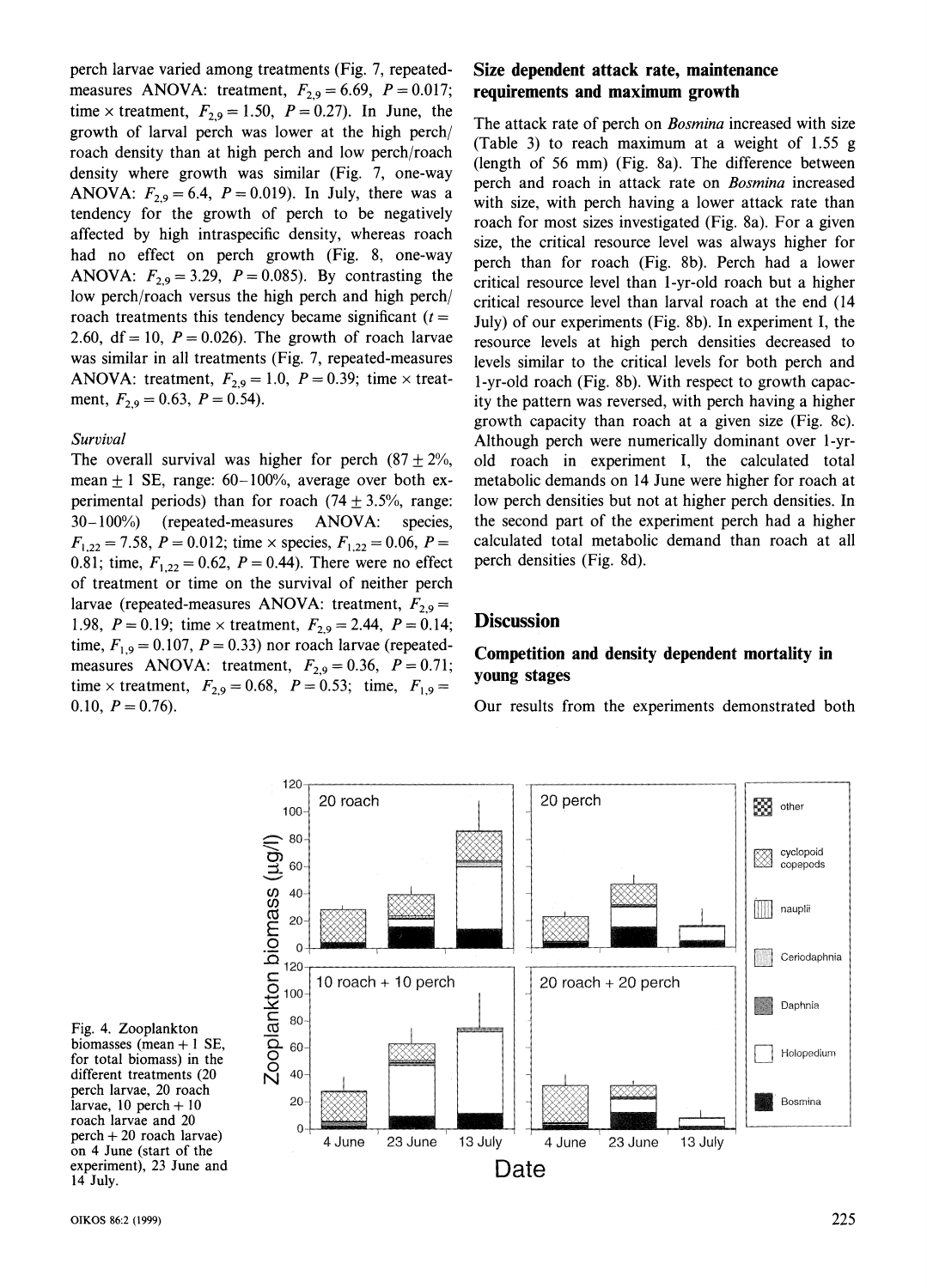|                        |              |               |                      |                             |                     |                     |                               | Table 2. Repeated-measures ANOVAs (F-values) of the effects of treatment (20 perch larvae, 20 roach larvae, 10 perch larvae+10 roach larvae and 20 perch larvae+20 roach<br>arvae) and time on the zooplankton community (total biomass of zooplankton and biomass by zooplankton group, log-transformed) and on the diet of perch and roach larvae<br>mean proportion of biomass of food categories, arcsine square root transformed). Significance level: $+ = 0.05 < P \le 0.1$ ; $* = 0.001 < P \le 0.01$ ; $* = P \le 0.01$ ; $* * = P \le 0.001$ |                               |                     |
|------------------------|--------------|---------------|----------------------|-----------------------------|---------------------|---------------------|-------------------------------|--------------------------------------------------------------------------------------------------------------------------------------------------------------------------------------------------------------------------------------------------------------------------------------------------------------------------------------------------------------------------------------------------------------------------------------------------------------------------------------------------------------------------------------------------------|-------------------------------|---------------------|
| Source of variation df |              | Total biomass | Bosmina              |                             |                     |                     |                               | Holopedium Daphnia Ceriodaphnia Copepod nauplii Cyclopoid copepods Other                                                                                                                                                                                                                                                                                                                                                                                                                                                                               |                               | Chironomidae        |
| Zooplankton            |              |               |                      |                             |                     |                     |                               |                                                                                                                                                                                                                                                                                                                                                                                                                                                                                                                                                        |                               |                     |
| treatment              | 3,12         | $4.49*$       |                      | 1.99                        |                     |                     |                               |                                                                                                                                                                                                                                                                                                                                                                                                                                                                                                                                                        |                               |                     |
| time x treatment       |              | $7.45***$     | $\frac{46}{16}$ +    | $6.70***$                   | $\frac{1.35}{1.16}$ | $3.88$ *<br>9.17*** | $\frac{2.15}{1.59}$           | $5.79***$<br>7.26***                                                                                                                                                                                                                                                                                                                                                                                                                                                                                                                                   |                               |                     |
| time                   | 5.24<br>2.24 | $7.31**$      | $***$<br>15.1        | 36.0 ***                    | $12.4***$           | 8.84 ***            | $14.1***$                     | 82.9***                                                                                                                                                                                                                                                                                                                                                                                                                                                                                                                                                | 4032<br>0.32<br>0.32          | i                   |
| Perch diet             |              |               |                      |                             |                     |                     |                               |                                                                                                                                                                                                                                                                                                                                                                                                                                                                                                                                                        |                               |                     |
| treatment              |              |               |                      |                             | 1.10                | $1.4**$             |                               |                                                                                                                                                                                                                                                                                                                                                                                                                                                                                                                                                        |                               |                     |
| time x treatment       | 2,9          |               | $1.32$<br>$-3.10$ ** | $\frac{35}{1.65}$           |                     | 0.69                | $\frac{86}{1.00}$             | $0.29$<br>0.14                                                                                                                                                                                                                                                                                                                                                                                                                                                                                                                                         |                               |                     |
| time                   |              |               |                      | 85.1***                     | $0.75$<br>3.79 +    | 0.22                | $132.3***$                    | 0.72                                                                                                                                                                                                                                                                                                                                                                                                                                                                                                                                                   | $3.19^{+}$<br>4.41*<br>13.2** | दुदु#<br>००५        |
| Roach diet             |              |               |                      |                             |                     |                     |                               |                                                                                                                                                                                                                                                                                                                                                                                                                                                                                                                                                        |                               |                     |
| treatment              |              |               |                      |                             |                     |                     |                               | <u>୍</u>                                                                                                                                                                                                                                                                                                                                                                                                                                                                                                                                               |                               |                     |
| time x treatment       | 23<br>23     |               | 88<br>0.55           | $5.98*$<br>4.52*<br>49.6*** | 2.0K<br>0.76        | ឌី 3 3<br>ខ្លួង 2   | $0.26$<br>$0.42$<br>$27.0***$ | 00.1                                                                                                                                                                                                                                                                                                                                                                                                                                                                                                                                                   | ត្តិ<br>ភូនីនី<br>១.១ ខ្មែ    | $\frac{3136}{1300}$ |
| time                   |              |               | $7.64*$              |                             | $11.7***$           |                     |                               | $\frac{8}{1}$                                                                                                                                                                                                                                                                                                                                                                                                                                                                                                                                          |                               |                     |
|                        |              |               |                      |                             |                     |                     |                               |                                                                                                                                                                                                                                                                                                                                                                                                                                                                                                                                                        |                               |                     |

intra- and interspecific competitive effects on perch larvae. The competitive effects were present only on growth but not on survival. Experiment I demonstrated strong density-dependent growth in perch larvae and a strong impact of perch density on the zooplankton community with corresponding diet shifts in perch. The persistence of abundant large zooplankton (Holopedium) at low perch densities can be suggested to be the main cause of the higher growth rates at low perch densities in July (cf. Arts and Sprules 1989). In experiment 11, perch larvae were also negatively affected by high densities of roach (see below, Species specific traits and size dependent interspecific competition for explanations). Thus, in contrast to what has been suggested for marine systems (Cushing 1983, Fortier and Harris 1989) our results point to the potential for both intraand interspecific competitive interactions between fish larvae in freshwater systems during early summer (cf. Welker et al. 1994). Due to small body size and low energy reserves, starvation has been suggested to be a major mortality factor in larval fish (Miller et al. 1988, Cushing 1990). Although the resource levels in July at high perch densities in experiment I were similar to the critical resource levels for perch. we found, however, no density dependent effects on the survival of larval perch. This suggests that mortality due to starvation is unlikely during the pelagic larval stage of perch and that the frequently observed high mortality rates of pelagic perch larvae (e.g. Coles 1981, Treasurer 1989) should be related to other factors such as predation (cf. Treasurer 1989, Mason and Brandt 1996). Intra- and interspecific competition may, however, indirectly increase mortality by increasing the time an individual spend in size classes vulnerable to predation (Werner and Gilliam 1984, Houde 1987, Post and Prancevicius 1987, Fuiman 1989, Luecke et al. 1990).

High mortality during early life often leads to growth compensation in surviving individuals (Wilbur 1988). Thus, if strong competition causes high starvation mortality, survivors could benefit from this competitive release and show compensatory growth later in the season. However, in spite of strong density dependence in growth, we did not observe any corresponding density dependence in mortality of larval perch. A lack of density dependence in mortality combined with density dependence in growth has also been observed in perch during the latter part of their first growing season (Persson 1987c, Persson and Greenberg 1990b, Byström et al. 1998). This general lack of density dependence in survival of underyearling perch may be related to the significant time lag between the effect of competition (resource limitation) and the response to it (starvation mortality) (see also Byström et al. 1998). Thus, growth compensation due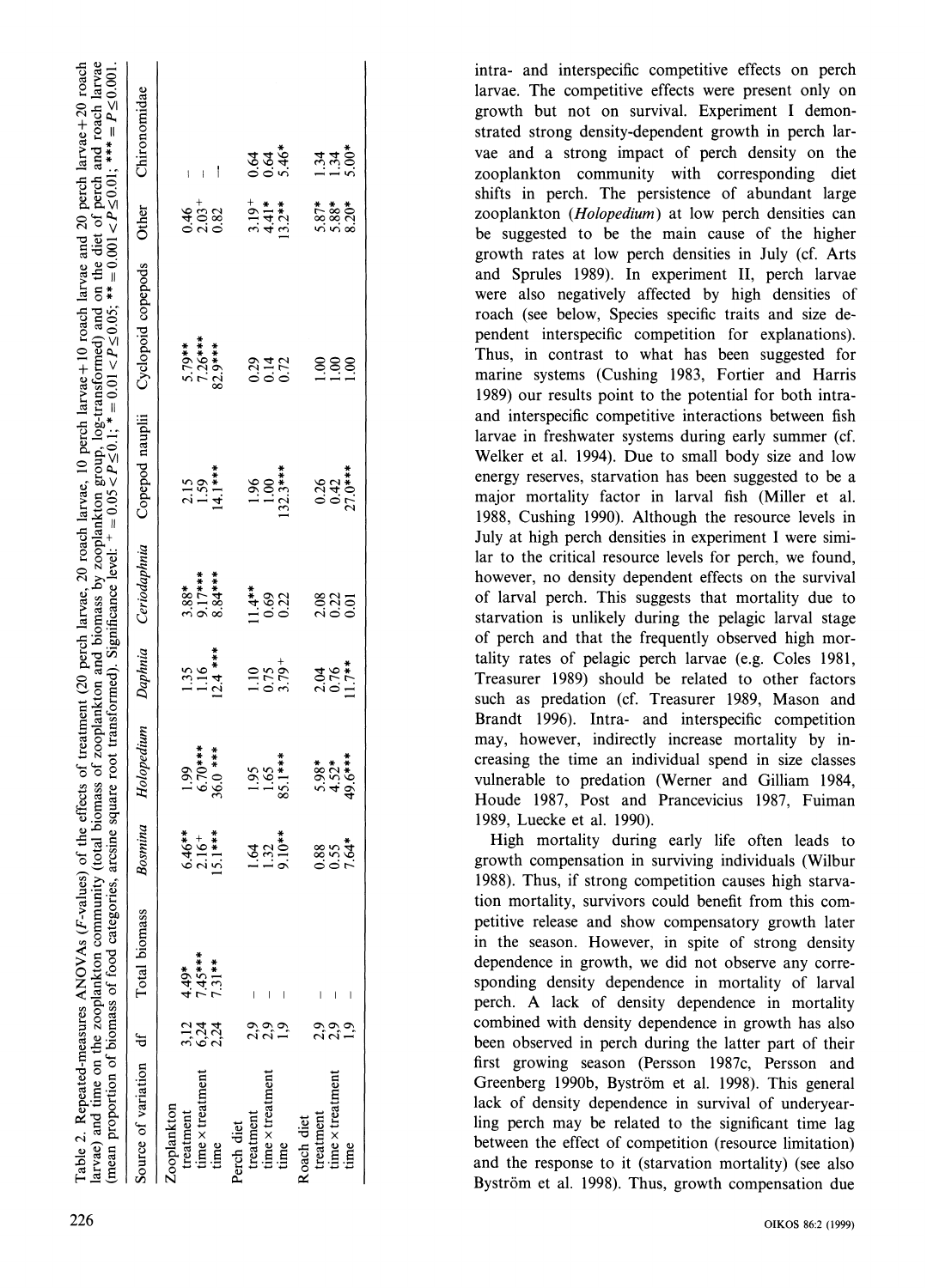Fig. 5. Diets (mean perch and roach larvae and relative zooplankton biomasses (mean proportion of biomass) in the enclosures for the different treatments on 23 June and 14 July.



to starvation mortality should be low in the first growing season and under a scenario of strong competition, underyearlings at the end of the growing season should be small and in poor condition. This may in temperate climates result in total recruitment failure because of strong size-selective winter mortality on small individuals (Oliver et al. 1979, Post and Evans 1989, Byström et al. 1998). In many systems, however, this scenario may be counteracted by high predation mortality of underyearling perch (Nielsen 1980. Treasurer 1989, Bystrom et al. 1998), which in turn opens up an opportunity for growth compensation later in the season.

**Species specific traits and size dependent interspecific competition** 

Body size is a major factor affecting the performance of an organism through its effects on foraging capacity and metabolic demands (Peters 1983, Calder 1984, Persson 1985, Lundberg and Persson 1993, Werner 1994). Based on our size-dependent functional response experiments and literature data presented in the result section (i.e. Fig. 8), we can gain a mechanistic understanding of the outcome of our experiments. At equal sizes, roach had a higher attach rate than perch on small zooplankton (Fig. 8a) but perch had a higher capacity for growth compared to roach (Fig. 8c, Lessmark 1983, Keckeis and Schiemer 1992, Wang and Eckmann 1994). This suggests that roach are more limited by total handling (including digestion) of prey and have a lower conversion efficiency than perch (Lessmark 1983), hence roach are more limited in their food processing capacity (cf. Lundberg and Persson 1993). Roach thus have a lower consumption capacity than perch (Lessmark 1983) and perch may therefore have a stronger per capita impact on the resource than roach over time (cf. Kurmayer and Wanzenböck 1996). As a result of the combination of high growth capacity and a low attack rate, the growth of perch should respond negatively and earlier than roach to declining resource levels. In contrast, roach may show no or only small growth responses to moderate decreases in resource



Fig. *6.* The size distribution of Holopedium in the enclosures and in the diet of perch and roach larvae on 14 July (data taken only from the  $10$  perch  $+10$  roach treatment).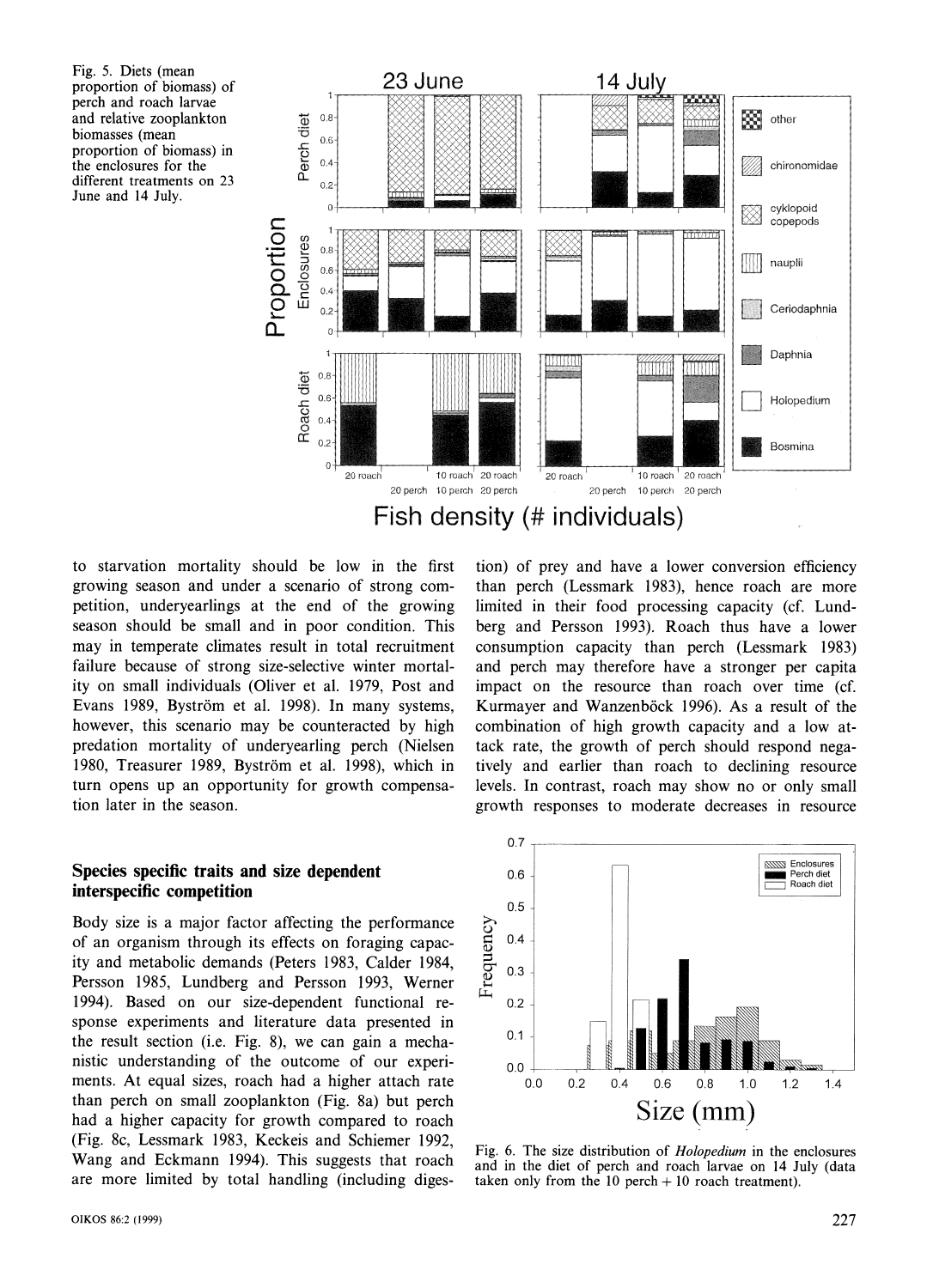

Fig. 7. Mean weight ( $\pm$  1 SE) of perch and roach larvae in the different treatments (20 perch larvae, 20 roach larvae, 10 perch + 10 roach larvae and 20 perch + 20 roach larvae).

levels due to their, relative to perch, high attack rate but low growth capacity. However, if resource levels decrease to very low levels, 1-yr-old roach may show a larger negative response in growth than perch, despite their high attack rate on zooplankton as a result of their larger size than perch (cf. Fig. 8b; Persson 1985, Lundberg and Persson 1993, Werner 1994). In the experiment between perch and 1-yr-old roach (experiment I), perch were the smaller competitor and were also the competitor that had an impact on its opponent when the resource levels became very low which was the case in July. However, despite the fact that the metabolic mass of 1-yr-old roach amounted to a substantial fraction of the total metabolic mass in our enclosures, we found no effect of the presence of 1-yrold roach on neither resource levels (although there was a tendency for total zooplankton biomass to be lower in roach treatments) nor the growth and diet of perch larvae. As roach have a lower consumption than perch (cf. Lessmark 1983), the impact of 1-yr-old roach especially in July on the resource may be small in comparison to perch even at low perch densities and undetectable with our experimental design. In June there was also a clear differentiation in diet between perch larvae and 1-yr-old roach, where perch larvae fed mainly on cyclopoid copepods and nauplii whereas roach fed mainly on Daphnia and Bosmina. Thus, although both competitors fed on zooplankton, they diverged in their resource use by feeding on different zooplankton species and therefore reducing their competitive effects on each other. This was also evident by the fact that perch density had no effect on the growth of 1-yr-old roach in June, which suggests that the

resource segregation was not a consequence of a competition induced niche shift (cf. Werner and Hall 1979, Persson 1988, Osenberg et al. 1992). The food overlap increased between perch larvae and 1-yr-old roach in July, indicating the potential for interspecific competition when resources became limited. Evidently, zooplankton resources became very low at high perch densities and in the range of the critical resource levels for both perch and 1-yr-old roach. 1-yr-old roach also shifted diet at high perch densities from zooplankton to chironomids and had almost zero growth in these treatments. In contrast, perch increased more than twofold in weight even at high perch densities. Thus, although perch larvae have a lower foraging efficiency than 1-yr-old roach, their per capita weight gain was higher than that of 1-yr-old roach at high resource limitation because of perch's lower metabolic demands (cf. Fig. 8b). There was also a concomitant tendency for an increased mortality for 1-yr-old roach at high perch densities.

In the experiment between perch and roach larvae (Experiment II), roach larvae were the competitor that had a negative impact on its opponent and roach larvae also showed a lower response than perch to high densities of competitors. Roach larvae actually showed no response in growth to high intraspecific densities nor interspecific competition. The negative impact of roach larvae on perch growth was only present in June while perch larvae were negatively affected by high intraspecific densities in July. This was supported by the stronger effect of high densities of perch compared to roach larvae on the zooplankton resource. Both the negative growth response in perch and the negative effect on the zooplankton resource of high perch density correspond well with the results in experiment I between perch larvae density and growth and impact on the zooplankton resource (cf. Figs 1 and 4, and Figs 3 and *7).* Although perch larvae showed a decreased growth in June at high perch/roach densities, diet data and zooplankton biomasses in June showed no evidence of competition between perch and roach larvae. Two mechanisms may be advanced to explain this discrepancy. First, the growth response observed in perch larvae may have been a result of previous consumption during the experiment as both newly hatched perch and roach larvae feed on very small zooplankton like copepod nauplii (Hartman 1983, Hammer 1985). Second, as roach larvae in June to a large extent fed on copepod nauplii, they may also have had a negative effect on copepod recruitment, which may have negatively affected copepod availability for perch. Although not significant there was a tendency for lower densities of copepods in the high perch/roach enclosures in June (contrasting high perch/roach versus high perch and low perch/roach treatments,  $t = 1.86$ , df = 10,  $P =$ 0.09). The absence of a competitive effect of roach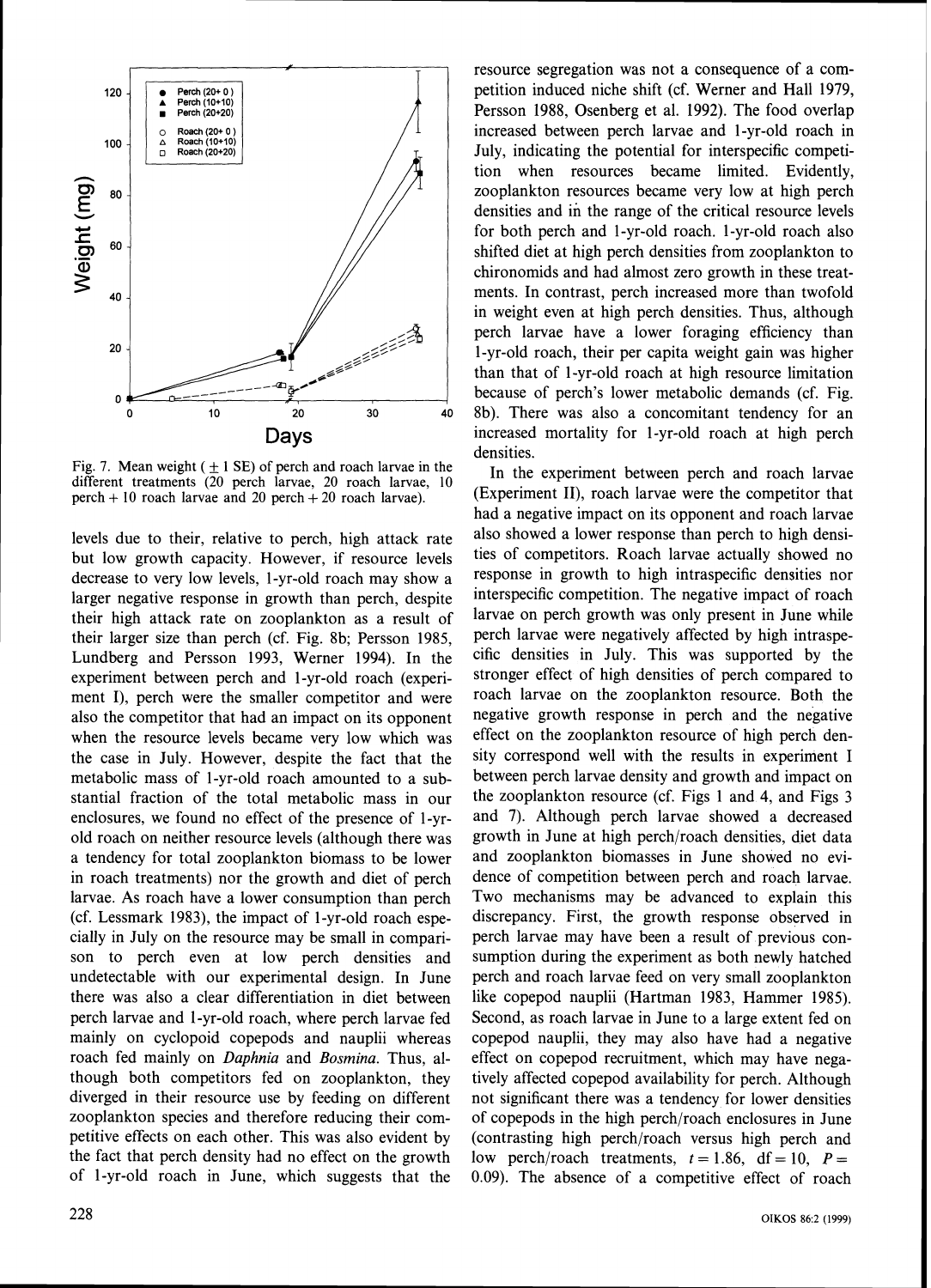larvae on perch in July may be related to the increased difference in size leading to a size-based differentiation in food utilisation (Wilson 1975, Werner and Gilliam 1984). This becomes important considering that the zooplankton resource was size-structured and species diverse and the fact that small fish generally are gapelimited (Hunter 1981, Schmitt and Holbrook 1984, Tessier 1986). As a piscivore, perch hatch with a larger gape-size than roach (cf. Hartman 1983, Arts and Evans 1987, Kurmayer and Wanzenböck 1996). Perch can thus, due to both higher growth capacity and larger gape, shift diet earlier in life to larger zooplankton and hence have access to a larger resource spectrum than roach (cf. Wilson 1975, Hall et al. 1976). The presence of an external gelatinous coat makes *Holopediurn* less vulnerable to gape-limited zooplanktivorous fish (Tessier 1986). This was also evident in our experiment, where perch larvae consumed most of the present size range of *Holopedium* whereas roach larvae only used the smallest fraction of *Holopedium.* The fact that perch to a larger resource spectrum than<br>1975, Hall et al. 1976). The presence r<br>atinous coat makes *Holopedium* less<br>rape-limited zooplanktivorous fish 1<br>is was also evident in our experiment,<br>e consumed most of the present siz

larvae, in contrast to roach larvae, consumed most size classes of *Holopedium,* also suggests that perch were able to shift to feed on *Holopedium* earlier in time than roach. The increased size differentiation between perch and roach larvae over time also causes the relative impact of roach on the resource to decrease even further compared to the impact of perch. This further decreases the interspecific competitive effects of roach larvae on perch larvae in comparison with the intraspecific effects of perch on themselves.

In this study we have explored four major factors affecting an organism's competitive ability as related to body size, namely the attack rate, growth capacities, metabolic demands and the size spectrum of available resources. The last factor has been suggested to favour larger competitors, because they have access to a larger size range of resources including all resources used by smaller competitors (Brooks and Dodson 1965, Wilson 1975, Hall et al. 1976). However, the attack rate for a particular feeding organism on a given prey size has



Fig. 8. a) The size dependence of the attack rate of perch and roach feeding on 0.5 mm Bosmina. Parameter estimates in equation (1) were:  $A = 0.179$  L/s,  $W_0 = 1.55$  g and  $\alpha = 0.671$  for perch, and  $A = 2.35$  L/s,  $W_0 = 50.7$  g and  $\alpha = 0.59$  for roach (J. Hjelm unpubl.). b) Critical resource levels of 0.5-mm cladocerans (Bosmina) for the maintenance of different sizes of perch and roach. Shaded area represents the variation in resource levels of Bosmina in our enclosures with 60 perch on 13 July. Filled circles are minimum and maximum weights of perch, open squares weight of roach larvae and open circles minimum and maximum weights of 1-yr-old roach in July in our experiments. c) Maximum growth capacity  $(G_w)$  of perch and roach expressed in % of body wet weight per day. As only two data points were available for perch, growth data from Lake Abborrtjarn 3 are also included in the figure. d) Total metabolic mass of perch and 1-yr-old roach in the enclosures in the middle of each experimental period.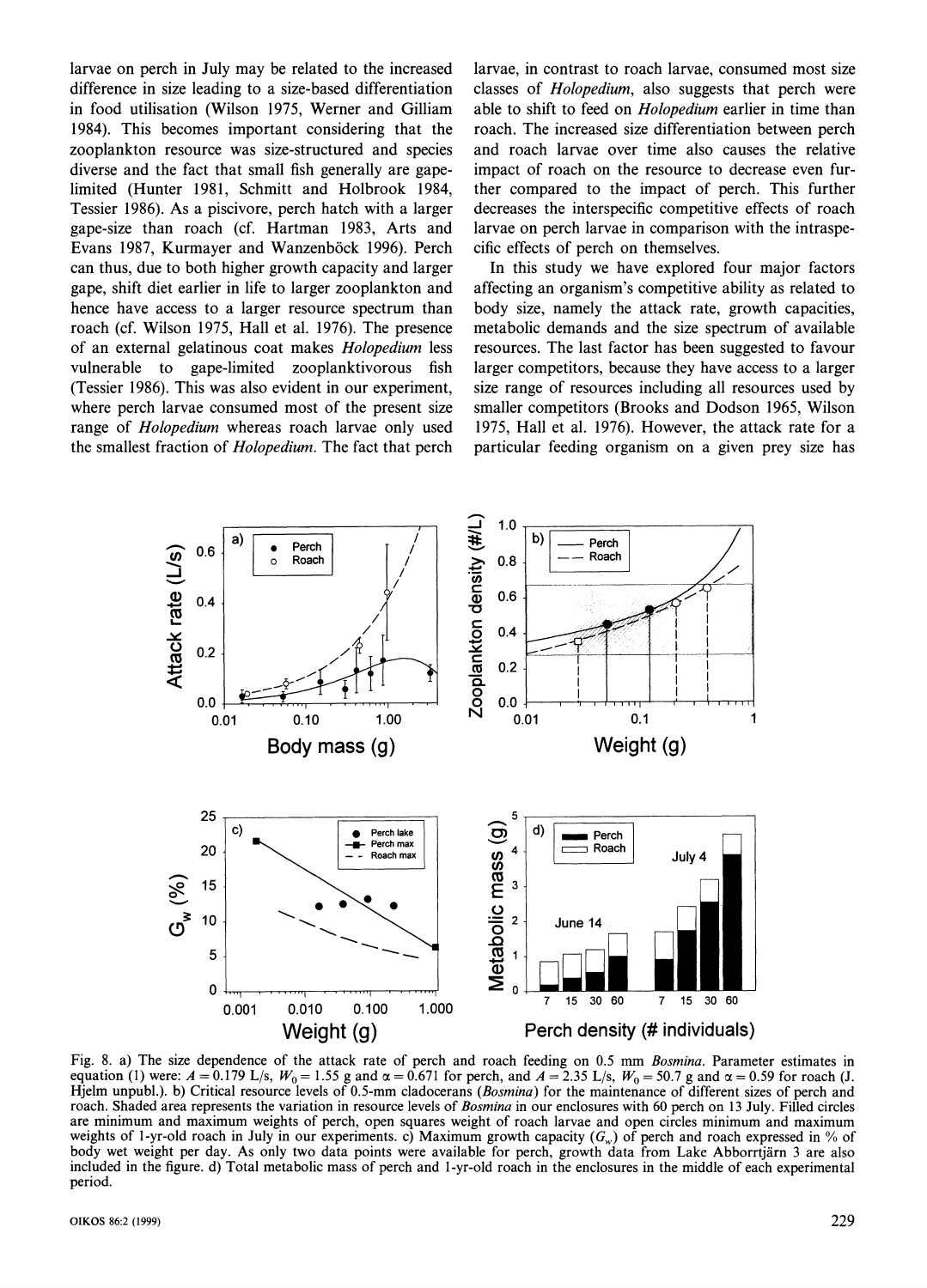(mean with 95% CL) attack rates and hand<br>om fitting a type II Holling's functional response Weight (g) Attack rate  $(I/s)$ Table 3. Estimated (mean with 95% CL) attack rates and handling times for different sizes of perch foraging on 0.5-mm *Bosmina* derived from fitting a type II Holling's functional response equation to the data.

| Size (mm) | Weight $(g)$ | Attack rate $(L/s)$ | Handling time (s) | $R^2$ |
|-----------|--------------|---------------------|-------------------|-------|
| 14        | 0.016        | 0.03(0.026)         | 4.20(1.86)        | 0.40  |
| 19        | 0.053        | 0.03(0.021)         | 2.54(1.51)        | 0.54  |
| 24        | 0.15         | 0.09(0.054)         | 2.08(0.61)        | 0.50  |
| 30        | 0.30         | 0.06(0.036)         | 3.04(0.95)        | 0.53  |
| 35        | 0.41         | 0.13(0.09)          | 2.01(0.59)        | 0.48  |
| 40        | 0.61         | 0.12(0.069)         | 2.24(0.48)        | 0.52  |
| 45        | 0.87         | 0.17(0.103)         | 1.47(0.34)        | 0.54  |
| 75        | 3.3          | 0.12(0.033)         | 1.05(0.16)        | 0.86  |

been shown to first increase to a maximum and thereafter decrease with consumer body size (Wilson 1975, Werner 1977, 1988). The size at which the maximum attack rate occurs depends on both prey size and consumer species. Thus, depending on the abundance of different resource sizes, different species and size classes within species may have a foraging advantage over other species/size classes (Werner 1977, Mittelbach 1981, Persson 1987a, b). This was the case in our study concerning the perch and roach larvae interaction. The larger gape-size of perch larvae and the higher capacity for growth compared to roach larvae gave perch larvae a temporal escape from the competitive effect of roach larvae in July due to the presence of large prey not consumed by roach larvae. In contrast, I-yr-old roach had no advantage concerning prey size use in the perch larvae and 1-yr-old roach interaction, as perch larvae were able to consume all available size classes. The combined effects of size dependent foraging capacities and metabolic rate have been theoretically analysed and applied in several experimental studies to analyse competitive interactions (Wilson 1975, Hall et al. 1976, Persson 1985, 1987a, b, Werner 1994). When the metabolic rate increases with body size with a higher exponent than foraging capacity (including both attack rate and handling constraints) smaller individuals are favoured when resources decline (Persson 1985, Lundberg and Persson 1993, Werner 1994), which was the case for the smaller perch larvae compared to 1-yr-old roach. In cladocerans, the gain curve has been suggested to increase faster than the cost curve with size leading to that larger individuals are favoured (Brooks and Dodson 1965, Hall et al. 1976, Gliwicz and Lampert 1990). This hypothesis is, however, largely based on interspecific comparisons between differently sized species. There is also contradictory evidence suggesting that smaller species of cladocerans may be competitively superior under low food levels (Neill 1975, Lynch 1977, Tillman and Lampert 1984, Tessier and Goulden 1987). This apparent contradiction in results may be due to the fact that interspecific differences in foraging efficiencies have not clearly been differentiated from intraspecific size scaling.

In conclusion, size and species specific foraging and growth capacities of consumers may. even during the short temporal window and narrow size range of competitors studied by us, lead to temporal variation in competitive interactions as a result of changing size structures of consumers and resources. Knowledge of how foraging, growth and food processing capacities scale to body size is of major importance for the understanding and prediction of competitive interactions and ultimately for the understanding of population and community dynamics.

*Acknowledgements – We thank Jens Karlsson for counting all* zooplankton samples, Ahman's Fish Co-operative for the exclusive right to use the lake for experimental studies and Joakim Hjelm for providing us with unpublished data on attack rates of small roach. Valuable comments on earlier versions of this paper were given by Bent Christensen, Sebastian Diehl, Peter Eklov, Joakim Hjelm and Lennart Persson. This study was supported by a grant from the Swedish Council of Forestry and Agricultural Science to Lennart Persson and Pär Byström and from the European Community, Training and Mobility of Researchers program to Emili Garcia-Berthou and Lennart Persson.

# **References**

- Aarssen, L. W. 1983. Ecological combining ability and competitive combining ability in plants: toward a general evolutionary theory of coexistence in systems of competition.  $-$  Am. Nat. 122: 707-713.
- Arts, M. T. and Evans, D. 0. 1987. Precision micrometer measurement of mouth gape of larval fish. - Can. J. Fish. Aquat. Sci. 44: 1786-1791.
- Arts, M. T. and Sprules. W. G. 1989. Use of enclosures to detect the contribution of particular zooplankton to growth of young-of-the-year yellow perch (Perca flavescens Mitchell).  $-$  Oecologia 81: 21 $-27$ .
- Bottrell. H. H., Duncan, A., Gliwicz, Z. M., Grygierik, E., Herzig, A,, Hillbrich-Ilkowska, A,, Kurasawa, H., Larsson, P. and Weglenska, T. 1976. A review of some problems in zooplankton production studies. - Norw. J. Zool. 24: 419-456.
- Brooks, J. L. and Dodson, S. I. 1965. Predation, body size and composition of plankton. - Science 150: 28-35.
- Byström, P., Persson, L. and Wahlström, E. 1998. Competing predators and prey-juvenile bottlenecks in whole-lake ex- periments. - Ecology 79: 2153-2167.
- Calder, W. A. 1984. Size, function and life history.  $-$  Harvard Univ. Press, Cambridge, MA.
- Coles, T. F. 1981. The distribution of perch, Perca fluviatilis L. throughout their first year of life in Llyn Tegid, North Wales. -J. Fish Biol. 18: 15-30.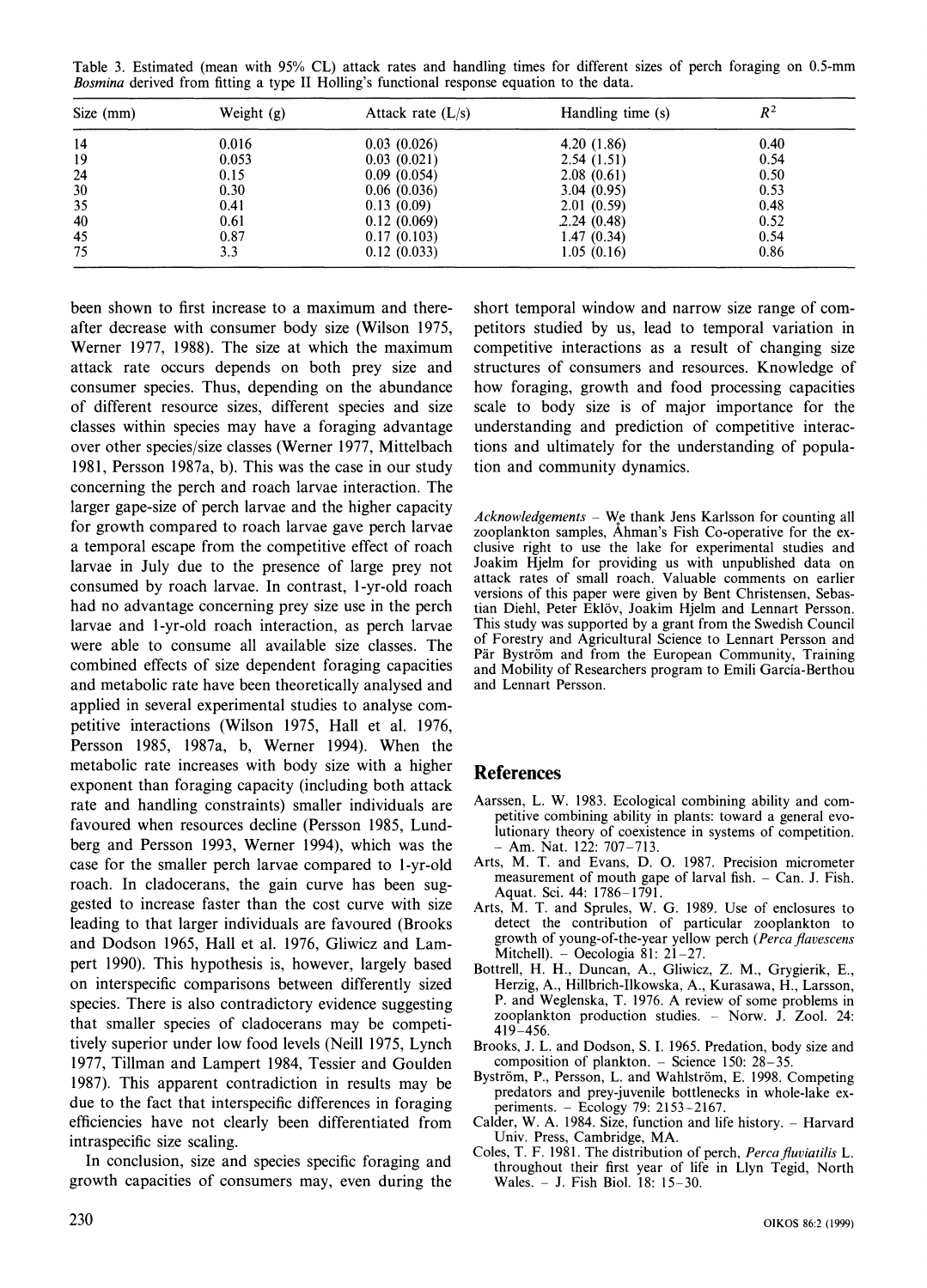- Connell, J. H. 1983. On the prevalence and relative importance of interspecific competition: evidence from field experiments. - Am. Nat. 122: 661-696.
- Craig, J. F. 1978. A study of the food and feeding of perch, Perca fluviatilis L., in Windermere. - Freshw. Biol. 8: 59-68.
- Cushing, D. H. 1983. Are fish larvae too dilute to affect the density of their food organisms? - J. Plankton Res. 5: 847-854.
- Cushing, D. H. 1990. Plankton production and year-class strength in fish populations: an update of the match/mismatch hypothesis. - Adv. Mar. Biol. 26: 249-293.
- Dumont, H. J., Van de Velde, I. and Dumond, S. 1975. The dry weight estimate of biomass in a selection of cladocera, copepoda and rotifera from the plankton, periphyton and benthos of continental waters. - Oecologia 19: 75-97.
- Fortier, L. and Harris, R. P. 1989. Optimal foraging and density-dependent competition in marine fish larvae. -Mar. Ecol. Prog. Ser. 51: 19-33.
- Fuiman, L. A. 1989. Vulnerability of Atlantic herring larvae to predation by yearling herring. - Mar. Ecol. Prog. Ser. 51:  $19 - 33$ .
- Gliwicz, Z. M. and Lampert, W. 1990. Food thresholds in *Daphnia* species in the absence and presence of blue-green filaments. - Ecology 71: 691-702.
- Goldberg, D. E. and Landa, K. 1991. Competitive effect and response: hierarchies and correlated traits in the early stages of competition. - J. Ecol. 79: 1013-1030.
- Guma'a, S. A. 1978. The food and feeding habits of young perch, Perca fluviatilis, in Windermere. - Freshwat. Biol. 8: 177-187.
- Hall, D. J., Threlkeld, S. T., Burns, C. W. and Crowley, P. H. 1976. The size-efficiency hypothesis and the size structure of zooplankton communities. - Annu. Rev. Ecol. Syst. 7: 177-208.
- Hammer, C. 1985. Feeding behaviour of roach *(Rutilus rutilus)*  larvae and fry of perch *(Percafluuiatilis)*in Lake Lankau. - Arch. Hydrobiol. 103: 61-74.
- Hartman, J. 1983. Two feeding strategies of young fishes. -Arch. Hydrobiol. 96: 496-509.
- Houde, E. D. 1987. Fish early life dynamics and recruitment variability. - Am. Fish. Soc. Symp. 2: 17-29.
- Hunter, J. R. 1981. Feeding ecology and predation of marine fish larvae. - In: Lasker, R. (ed.), Marine fish larvae. Univ. of Washington Press, Seattle, WA, pp. 33-79.
- Johansson, L. and Persson, L. 1986. The fish community of temperate, eutrophic lakes. - In: Riemann, B. and Søndergaard, M. (eds), Carbon dynamics of eutrophic, temperate lakes: the structure and functions of the pelagic environment. Elsevier, Amsterdam, pp. 237-266.
- Keckeis, H. and Schiemer, F. 1992. Food consumption and growth of larvae and juveniles of three cyprinid species at different food levels. - Environ. Biol. Fish. 33: 33-45.
- Kurmayer, R. and Wanzenböck, J. 1996. Top-down effects of underyearling fish on a phytoplankton community. Freshwat. Biol. 36: 599-609.
- Lessmark. 0. 1983. Competition between perch *(Perca fluviatilis)* and roach *(Rutilus rutilus)* in South Swedish lakes. - Ph.D. diss.. Univ. of Lund, Sweden.
- Luecke, C., Rice, J. **A,,** Crowder, L. B., Yeo, S. E. and Binkowski, F. P. 1990. Recruitment mechanisms of bloater in Lake Michigan: an analysis of the predatory gauntlet. -Can. J. Fish. Aquat. Sci. 47: 524-532.
- Lundberg, S. and Persson, L. 1993. Optimal body size and resource density.  $-$  J. Theor. Biol. 164: 163-180.
- Lynch, M. 1977. Fitness and optimal size in zooplankton populations. - Ecology 58: 763-774.
- Mason, D. M. and Brandt, S. B. 1996. Effect of alewife predation on survival of larval yellow perch in an embayment of Lake Ontario. - Can. J. Fish. Aquat. Sci. 53: 1609-1617.
- McCullagh, P. and Nelder, J. A. 1989. Generalized linear models. - Chapman and Hall, London.
- Miller, T. J., Crowder, L. B., Rice, J. A. and Marchall, E. A. 1988. Larval size and recruitment mechanisms in fishes: toward a conceptual framework. - Can. J. Fish. Aquat.
- Sci. 45: 1657–1670.<br>Mittelbach, G. G. 1981. Foraging efficiency and body size: a study of optimal diet and habitat use by bluegills. -Ecology 62: 1370- 1386.
- Mittelbach, G. G. and Persson, L. 1998. Ontogeny of piscivory: consequences for predator growth, diet and impacts on prey communities. - Can. J. Fish. Aquat. Sci. 55:  $1454 - 1465$ .
- Morin, P. J. and Johansson, E. A. 1988. Experimental studies of asymmetric competition among anurans. - Oikos 53: 398-407.
- Neill, W. E. 1975. Experimental studies of microcrustacean competition, community composition and efficiency of resource utilization. - Ecology 56: 809-826.
- Nielsen, L. 1980. Effect of walleye *(Stizostedion vitreum vitreum)* on juvenile mortality and recruitment of yellow perch (Perca flavescens) in Oneida Lake, New York. -Can. J. Fish. Aquat. Sci. 37: 11 -19.
- Noakes, D. L. G. and Godin, J.-G. J. 1988. Ontogeny of behavior and concurrent developmental changes in sensory systems in teleost fishes. - In: Hoar, W. S. and Randal, D. J. (eds), Fish physiology. Vol. XIB, pp. 345-395.
- Oliver, J. D., Holeton, G. F. and Chua, K. E. 1979. Overwinter mortality of fingerling smallmouth bass in relation to size, relative energy stores; and environmental temperature. - Trans. Am. Fish. Soc. 108: 130- 136.
- Olson, M. H., Mittelbach, G. G. and Osenberg, C. W. 1995. Competition between predator and prey: resource-based mechanisms and implications for stage-structured dynamics. - $Ecology 76: 1758-1771.$
- Osenberg, C. W., Mittebach, G. G. and Wainwright, P. C. 1992. Two-stage life histories in fish: the interaction between juvenile competition and adult performance. - Ecology 73: 255-267.
- Osse, J. W. M. 1990. Form changes in larvae in relation to changing demands of function. - Neth. J. Zool. 40: 362-385.
- Persson, L. 1983. Food consumption and the significance of detritus and algae to intraspecific competition in roach *Rutilus rutilus* in a shallow eutrophic lake. - Oikos 41: 126-132.
- Persson, L. 1985. Asymmetrical competition: are large animals competitively superior? - Am. Nat.  $126: 261-266$ .
- Persson, L. 1986. Effects of reduced interspecific competition on resource utilization in perch *(Perca juciatilis).* - Ecology 67: 355-364.
- Persson, L. 1987a. The effects of resource availability and distribution on size class interactions in perch *Perca fluriatilis.* - Oikos 48: 148-160.
- Persson, L. 1987b. The effects of habitat and season on competitive interactions between roach *(Rutilus rutilus)*  and perch *(Perca fluviatilis).* - Oecologia 73: 170-177.
- Persson, L. 1987c. Competition induced switch in young of the year perch, *Percu fluviatilis:* an experimental test of resource limitation.  $-$  Environ. Biol. Fish. 19: 235-239.
- Persson, L. 1988. Asymmetries in competitive and predatory interactions in fish populations.  $-$  In: Ebenman, B. and Persson. L. (eds), Size-structured populations: ecology and evolution. Springer-Verlag, Berlin, pp. 203-218.
- Persson, L. 1990. A field experiment on the effects of interspecific competition from roach *Rutilus rutilus* L. on age at maturity and gonad size in perch *Perca fluviatilis* L. - J. Fish Biol. 71: 899-906.
- Persson. L. and Greenberg, L. A. 1990a. Interspecific and intraspecific size class competition affecting resource use and growth of perch, *Perca fluviatilis.* - Oikos 59: 97-106.
- Persson, L. and Greenberg. L. A. 1990b. Juvenile competitive bottlenecks: the perch (Perca fluviatilis)-roach (Rutilus ru*tilus*) interaction. - Ecology 71: 44-56.